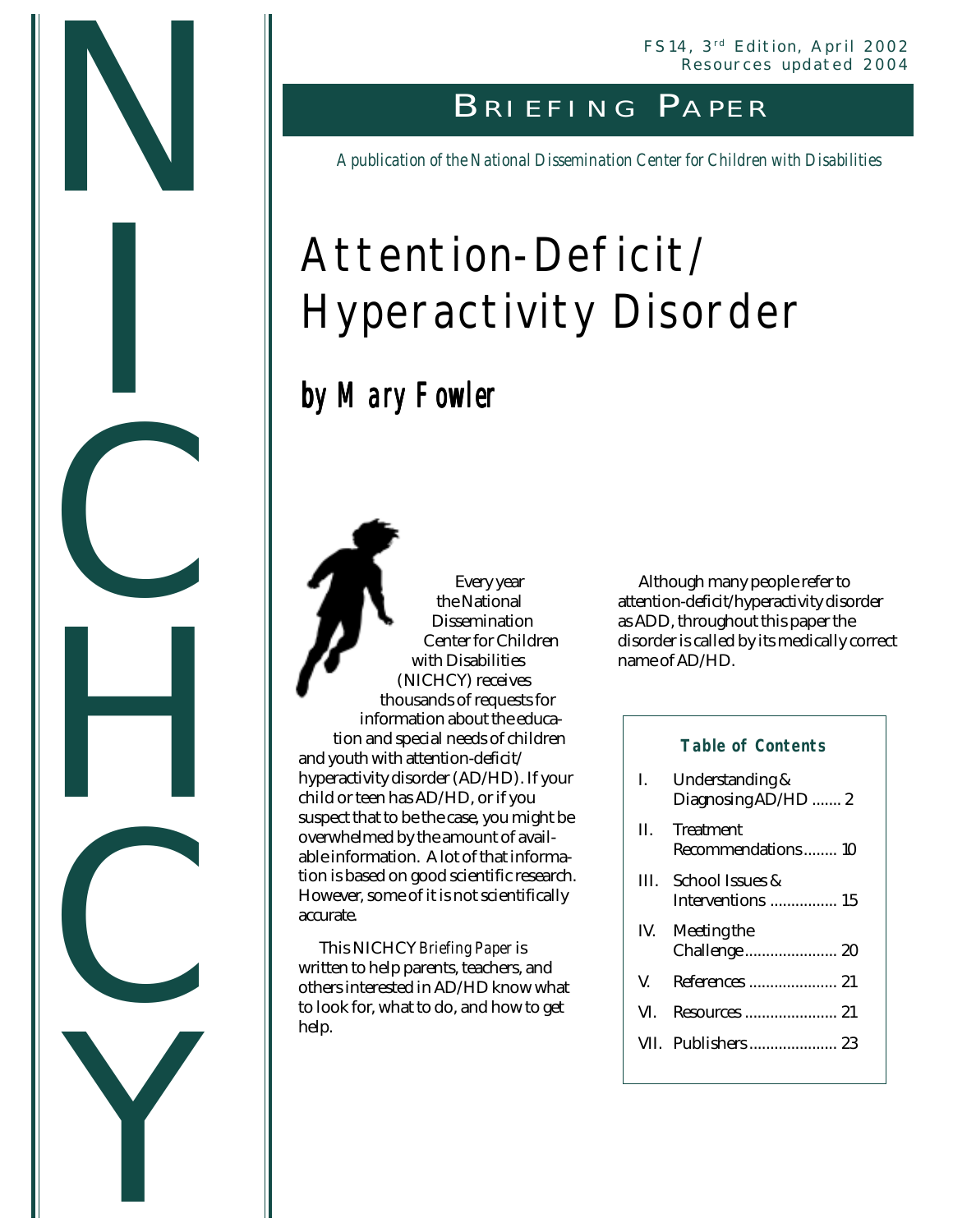# I. Understanding & Diagnosing AD/HD

### **What is AD/HD?**

AD/HD is one of the most commonly diagnosed behavioral disorders of childhood. The disorder is estimated to affect between 3 to 7 out of every 100 school-aged children [American Psychiatric Association (APA), 2000]. This makes AD/HD a major health concern. The disorder does not affect only children. In many cases, problems continue through adolescence and adulthood.

The core symptoms of AD/HD are developmentally inappropriate levels of inattention, hyperactivity, and impulsivity. These problems are persistent and usually cause difficulties in one or more major life areas: home, school, work, or social relationships. Clinicians base their diagnosis on the presence of the core characteristics and the problems they cause.

Not all children and youth have the same type of AD/HD. Because the disorder varies among individuals, children with AD/HD won't all have the same problems. Some may be hyperactive. Others may be under-active. Some may have great problems with attention. Others may be mildly inattentive but overly impulsive. Still others may have significant problems in all three areas (attention, hyperactivity, and impulsivity).



Thus, there are three subtypes of AD/HD:

- A. Predominantly Inattentive Type
- B. Predominantly Hyperactive-Impulsive Type
- C. Combined Type (inattention, hyperactivity-impulsivity)

Of course, from time to time, practically every person can be a bit absent-minded, restless, fidgety, or impulsive. So why are these same patterns of behavior considered normal for some people and symptoms of a disorder in others? It's partly *a matter of degree*. With AD/HD, these behaviors occur far more than occasionally. They are the *rule* and not the exception.

### **What Causes AD/HD?**

AD/HD is a very complex, neurobiochemical disorder. Researchers do not know AD/HD's exact causes, as is the case with many mental and physical health conditions. Where AD/HD is concerned, there are a few individuals who do not believe AD/HD really exists. As researchers continue to learn more about AD/HD, this controversy will be put to rest. Meanwhile, scientists are making great strides in unlocking the mysteries of the brain. Recent technological advances in brain study are providing strong clues as to both the presence of AD/HD and its causes. In people with the disorder, these studies show that certain brain areas have less activity and blood flow and that certain brain structures are slightly smaller. These differences in brain activity and structure are mainly evident in the prefrontal cortex, the basal ganglia, and the cerebellum (Castellanos & Swanson, 2002).

These areas are known to help us inhibit behavior, sustain attention, and control mood.

There is also strong evidence to suggest that certain chemicals in the brain—called *neurotransmitters* play a large role in AD/HD-type behaviors. Neurotransmitters help brain cells communicate with each other. The neurotransmitter that seems to be most involved with AD/HD is called dopamine. Dopamine is widely used throughout the brain. Scientists have discovered a genetic basis for part of the dopamine problem that exists in some individuals with AD/ HD. Scientists also think that the neurotransmitter called norepinephrine is involved to some extent. Other neurotransmitters are being studied as well (Castellanos & Swanson, 2002).

When neurotransmitters don't work the way they are supposed to, brain systems function inefficiently. Problems result. With AD/HD, these are manifested to the world as inattention, hyperactivity, impulsivity, and related behaviors.

Children with AD/HD are often blamed for their behavior. However, it's not a matter of their *choosing* not to behave. It's a matter of "can't behave *without the right help*." AD/HD interferes with a person's ability to behave appropriately.

And speaking of blame parents and teachers do *not* cause AD/HD. Still, there are many things that both parents and teachers can do to help a child or teen manage his or her AD/HD-related difficulties. Before we look at what needs to be done, however, let us look at what AD/HD is and how it is diagnosed.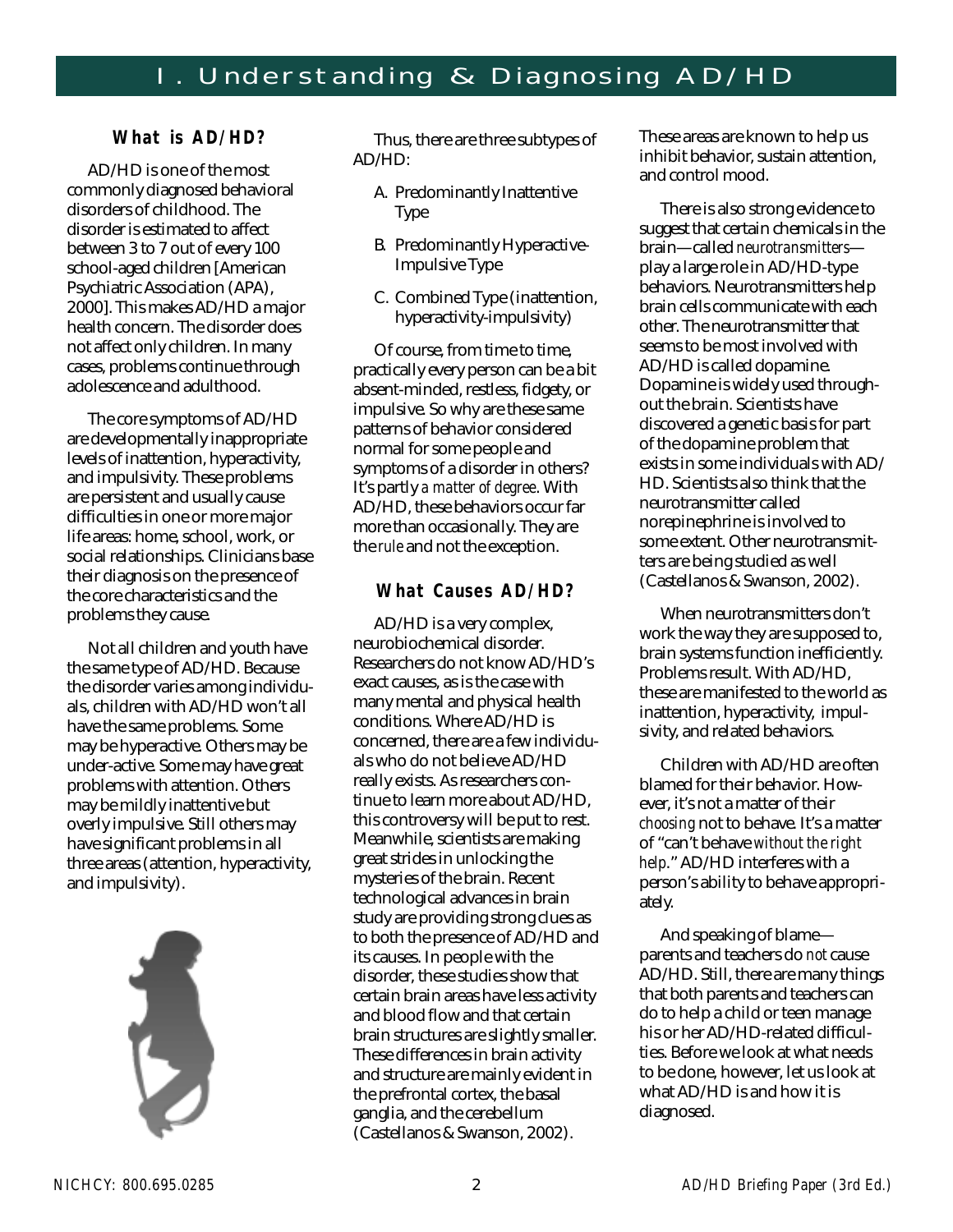# **How is AD/HD Diagnosed?**

AD/HD is considered a mental health disorder. Only a licensed professional, such as a pediatrician, psychologist, neurologist, psychiatrist, or clinical social worker, can make the diagnosis that a child, teen, or adult has AD/HD. These professionals use the *Diagnostic and Statistical Manual of Mental Disorders, Fourth Edition, Text Revised* (DSM-IV-TR) as a guide (APA, 2000).

Over the last 10 years, public awareness about AD/HD has led to more children and adults being diagnosed with the disorder. Some people have expressed concern that the condition is being *over*diagnosed. The American Medical Association (AMA) took a serious look into these claims. According to AMA's Special Council Report, however, there is little evidence of widespread overdiagnosis of AD/HD or over-prescription of medication for the disorder (Goldman et al., 1998).

In order to be diagnosed with AD/HD, children and youth must meet the specific diagnostic criteria set forth in the DSM-IV-TR. These criteria are primarily associated with the main features of the disability: inattention, hyperactivity, and impulsivity. Let's take a closer look at the specific types of behavior that must be evident in order for a diagnosis of AD/HD to be made.

### *Inattention*

Attention is a process. When we pay attention:

• we *initiate* (direct our attention to where it is needed or desired at the moment);

\*Reprinted with permission from the *Diagnostic and Statistical Manual of Mental Disorders*, *Fourth Edition, Text Revision*. Copyright 2000 American Psychiatric Association.

- we *sustain* (pay attention for as long as needed);
- we *inhibit* (avoid focusing on something that removes our attention from where it needs to be); and finally
- we *shift* (move our attention to other things as needed).

Children with AD/HD can pay attention. Their problems have to do with what they are paying attention to, for how long, and under what circumstances. It's not enough to say that a child has a problem paying attention. We need to know *where* the process is

*...the main features of the disability [are]: inattention, hyperactivity, and impulsivity.*

breaking down for the child so that appropriate individualized remedies can be created.

With AD/HD, we see three common areas of inattention problems:

- sustaining attention long enough, especially to boring, tedious, or repetitious tasks;
- resisting distractions, especially to things that are more interesting or that fill in the gaps when sustained attention quits; and
- not paying sufficient attention, especially to details and organization.

These attention difficulties result in incomplete assignments, careless errors, and messy work. Children with AD/HD often tune out activities that are dull, uninteresting, or unstimulating. Their performance is inconsistent both at home and in school. Social situations are affected by frequent shifts or losing track of conversations, not listening to others, and not following directions to games or rules (APA, 2000).

Symptoms of inattention, as listed in the DSM-IV-TR\* , are:

(a) often fails to give close attention to details or makes careless mistakes in schoolwork, work, or other activities;

(b) often has difficulty sustaining attention in tasks or play activities;

(c) often does not seem to listen when spoken to directly;

(d) often does not follow through on instructions and fails to finish schoolwork, chores, or duties in the workplace (not due to oppositional behavior or failure to understand instructions);

(e) often has difficulty organizing tasks and activities;

(f) often avoids, dislikes, or is reluctant to engage in tasks that require sustained mental effort (such as schoolwork or homework);

(g) often loses things necessary for tasks or activities (e.g., toys, school assignments, pencils, books, or tools);

(h) is often easily distracted by extraneous stimuli;

(i) is often forgetful in daily activities. (APA, 2000, p. 92\* )

### *Hyperactivity*

Excessive activity is the most visible sign of AD/HD. Studies show that these children are more active than those without the disorder, even during sleep. The greatest differences are usually seen in school settings (Barkley, 2000).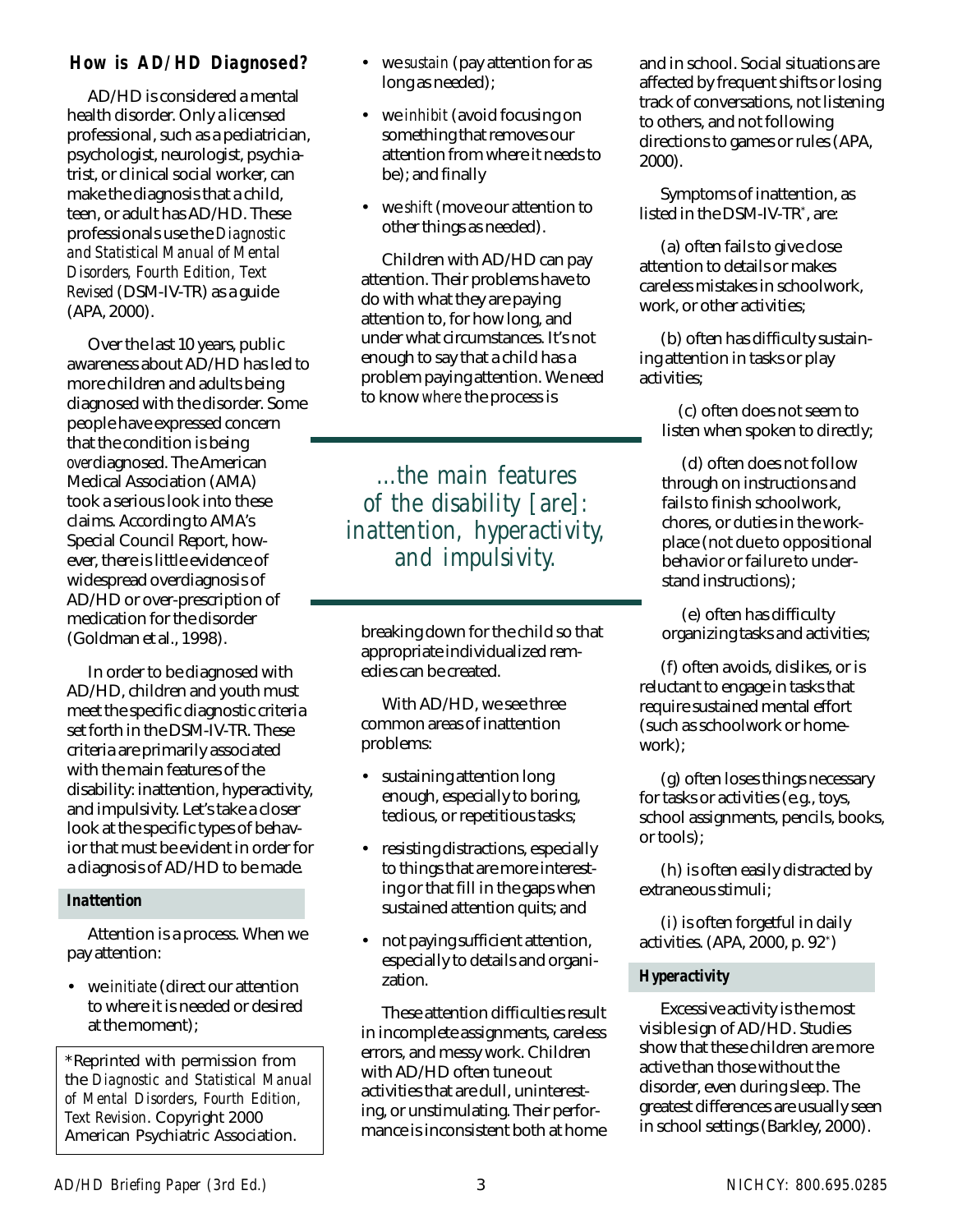Many parents find their toddlers and preschoolers quite active. Care must be given before labeling a young one as hyperactive. At this developmental stage, a comparison should be made between the child and his or her same-age peers without AD/HD. In young children, usually the hyperactivity of AD/HD will come across as "always on the go" or "motor driven." You may see behaviors such as darting out of the house or into the street, excessive climbing, and less time spent with any one toy. In elementary years, children with AD/HD will be more fidgety and squirmy than their same-age peers who do not have the disorder. They also are up and out of their seats more. Adolescents and adults feel more restless and bothered by quiet activities. At all ages, excessive and loud talking may be apparent. (APA, 2000)

Symptoms of hyperactivity, as listed in the DSM-IV-TR\* , are:

(a) often fidgets with hands or feet or squirms in seat;

(b) often leaves seat in classroom or in other situations in which remaining seated is expected;

(c) often runs about or climbs excessively in situations in which it is inappropriate (in adolescents or adults, may be limited to subjective feelings of restlessness);

(d) often has difficulty playing or engaging in leisure activities quietly;

(e) is often "on the go" or often acts as if "driven by a motor;"

(f) often talks excessively. (APA, 2000, p. 92\* )

### *Impulsivity*

Children and youth with AD/ HD often act without fully considering the circumstances or the consequences. Actually, thinking

about the potential outcomes of their actions before the fact often does not even cross their minds. Their neurobiologically caused problem with impulsivity makes it hard to delay gratification. Waiting even a little while is too much for their biological drive to *have it now*.

The impulsivity leads these children to speak out of turn, interrupt others, and engage in what looks like risk-taking behavior. The child may run across the street without looking or climb to the top of very tall trees. Although such behavior is risky, the child is not so much a risk-taker as a child who has great difficulty controlling impulse and anticipating consequences. Often, the child is surprised to discover that he or she has gotten into a dangerous situation and has no idea of how to get out of it. Some studies show that these children are more accident prone, particularly those youth who are somewhat stubborn or defiant (Barkley, 2000).

Symptoms of impulsivity, as listed in the DSM-IV-TR (APA, 2000, p. 92\* ), are:

(g) often blurts out answers before questions have been completed;

(h) often has difficulty awaiting turn;

(i) often interrupts or intrudes on others (e.g., butts into conversations or games).

For a diagnosis of *predominantly inattentive type* of AD/HD, six or more of the inattention symptoms must be present (see list on page 3). For a diagnosis of *hyperactive/ impulsive type*, six or more of the hyperactivity or impulsivity symptoms must be present (see lists on this page). For a diagnosis of



*combined type*, six or more symptoms of inattention, plus six or more symptoms of hyperactivity or impulsivity, must be present.

The word *often* appears before each symptom of inattention, hyperactivity, and impulsivity in the DSM-IV-TR. In order to be considered a symptom of AD/HD, a behavior can't be "a once in a while" problem. Nor can it be a problem that pops up all of a sudden. According to the DSM-IV-TR, the following must be true:

- There must be clear evidence of significant difficulty in two or more settings (e.g., at home, in school, with peers, or at work).
- Symptoms of inattention, hyperactivity, or impulsivity must be present at least six months.
- Some of these symptoms have to cause problems before age 7.
- The symptoms have to be developmentally inappropriate.

"Developmentally inappropriate" is an important point. If you look again at the symptom list for the three main features of AD/HD, you will notice that some of these behaviors may be fairly normal at certain ages. For instance, no one expects a two year old to keep track of toys or to stay seated for very long. So, losing things or not being able to stay in a chair for long would not be considered symptoms of AD/HD at that age. These same behaviors in a ten year old, however, would be *developmentally inappropriate*. We don't expect a ten year old to constantly lose things. We do expect a ten year old to be able to stay seated during a halfhour of class or a family dinner.

AD/HD is determined by the number of symptoms present and the extent of the difficulty these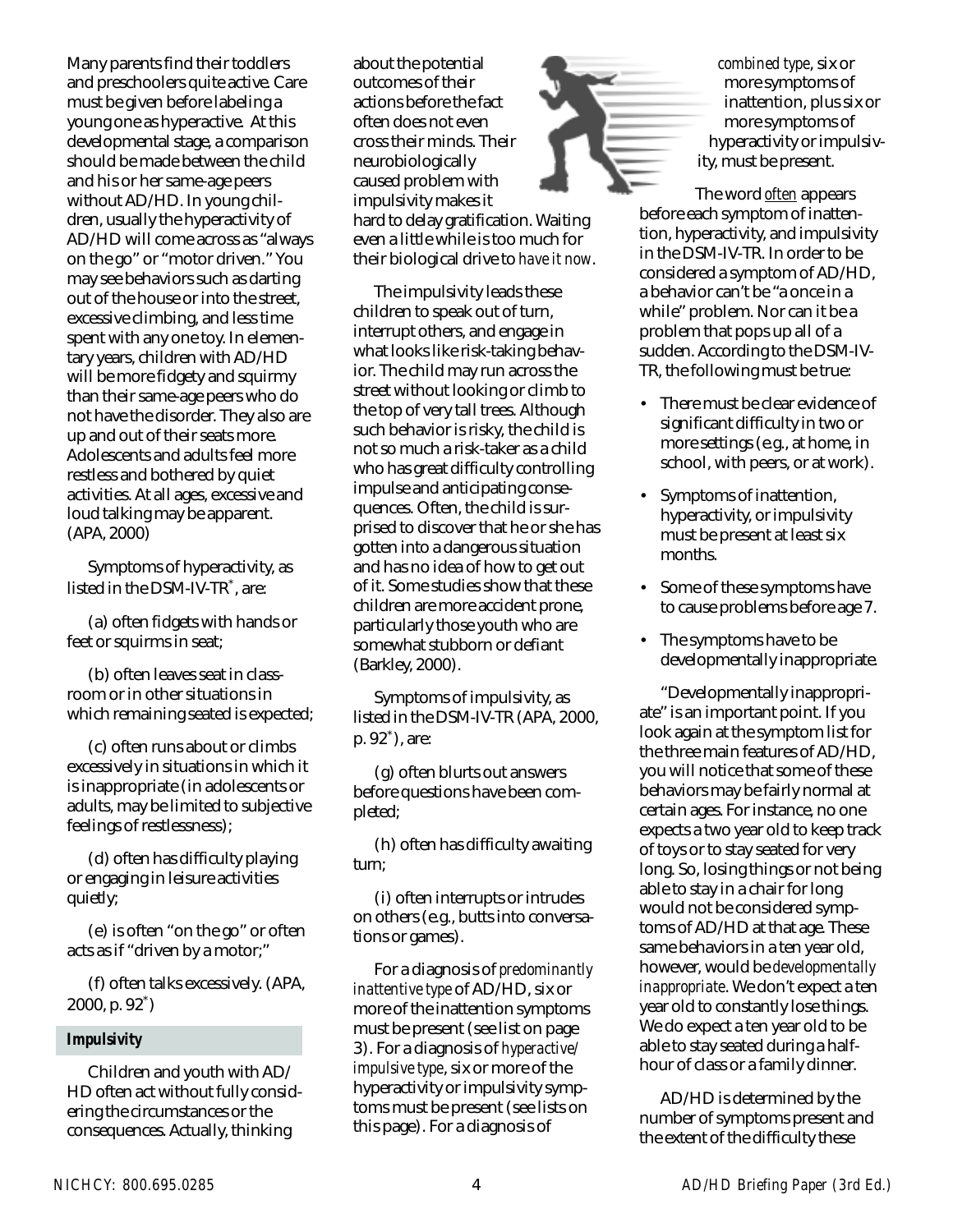cause. Also, the number of symptoms and the problems they cause may change across the life span. In a small number of cases, AD/HD does go away in adolescence or adult years. However, in most cases, the problems shift. A hyperactiveimpulsive fourteen year old may be able to stay seated longer than he or she could at age nine. While problems caused by hyperactivityimpulsivity seem to lessen with age, other AD/HD-related symptoms usually become more problematic. For instance, demands for longer periods of sustained attention increase with age. So, for example, even though a fourteen year old may sit still during a lengthy reading assignment, he or she may be bothered by an inability to concentrate.

# **What Are Other Signs of AD/HD?**

Research is showing us that AD/ HD impairs the brain's executive function ability. It's as if the brain has too many workers but no boss to direct or guide them. When the brain's executive function abilities operate appropriately, we think, plan, organize, direct, and monitor our thoughts and activities. In essence, our brain has a capable executive or boss.

Of course, none of us is born being our own executive. We acquire these skills as our brains develop and mature. Until we are able to monitor and regulate our own activities and lives, we rely on people and things outside of ourselves to guide and direct us. Puberty marks the time when we become increasingly "brain-able" to be our own boss.

Our executive abilities also help us to concentrate longer and to keep track of our thoughts, especially those we need later. We are less distracted by our own thoughts and find it much easier to return to work after we've been distracted.

The brain's executive abilities also help us inhibit, or control, behavior. Inhibition is the ability to delay or pause before acting or doing. It allows us to regulate our thoughts, actions, and feelings. This self-regulation or self-control helps us manage or limit behavior. We learn to say "not now" or "not a good idea" to impulse. We learn to control our activity levels to meet situational demands. For example, to yell at a ball game is fine (unless we are shouting in someone's ear). Yelling in a classroom is usually not okay.

Thanks to our brain's executive abilities, we become driven more by intention than impulse. That means we pause and reflect before we act. For instance, we are able to consider the demands of a situation along with the rules. We can delay an immediate reward in order to hold out for a later reward that's more meaningful.

With AD/HD, the very brain areas responsible for executive function and inhibition are impaired. Children with AD/HD can be considered hyperresponsive, because they behave too much. They are more likely to respond to events that others usually overlook (Barkley, 2000). Their characteristic disinhibition often causes others to find them annoying, irritating, or exasperating.

Obviously, executive function difficulties can create distress and problems with daily functioning, including emotional control. In addition to symptoms of inattention, impulsivity, and hyperactivity, you may also see these types of executive function problems:

- weak problem solving,
- poor sense of time and timing,
- inconsistency,
- difficulty resisting distraction,
- difficulty delaying gratification,
- problems working toward longterm goals,
- low "boiling point" for frustration,
- emotional over-reactivity,
- changeable mood, and
- poor judgment.

*Research is showing us that AD/HD impairs the brain's executive function ability... [which allows us to] think, plan, organize, direct, and monitor our thoughts and activities.*

> It's important to remember that the self-control and self-regulation problems seen in people with AD/ HD are not a matter of deliberate choice. These problems are caused by neurological events or conditions. People with AD/HD know how to behave. They generally know what is expected in a given situation. But they run into trouble at the *point of performance*—that moment in time when they must inhibit behavior to meet situational demands. Their troubles may show up in how they act in the outside world, or in their internal selves. They characteristically have inconsistent performance. This inconsistency is often mistaken for a lack of regard or respect, or as a lack of effort.

Because of inhibition problems, the disorder also makes it hard for the young person to follow the rules, especially if the rules are not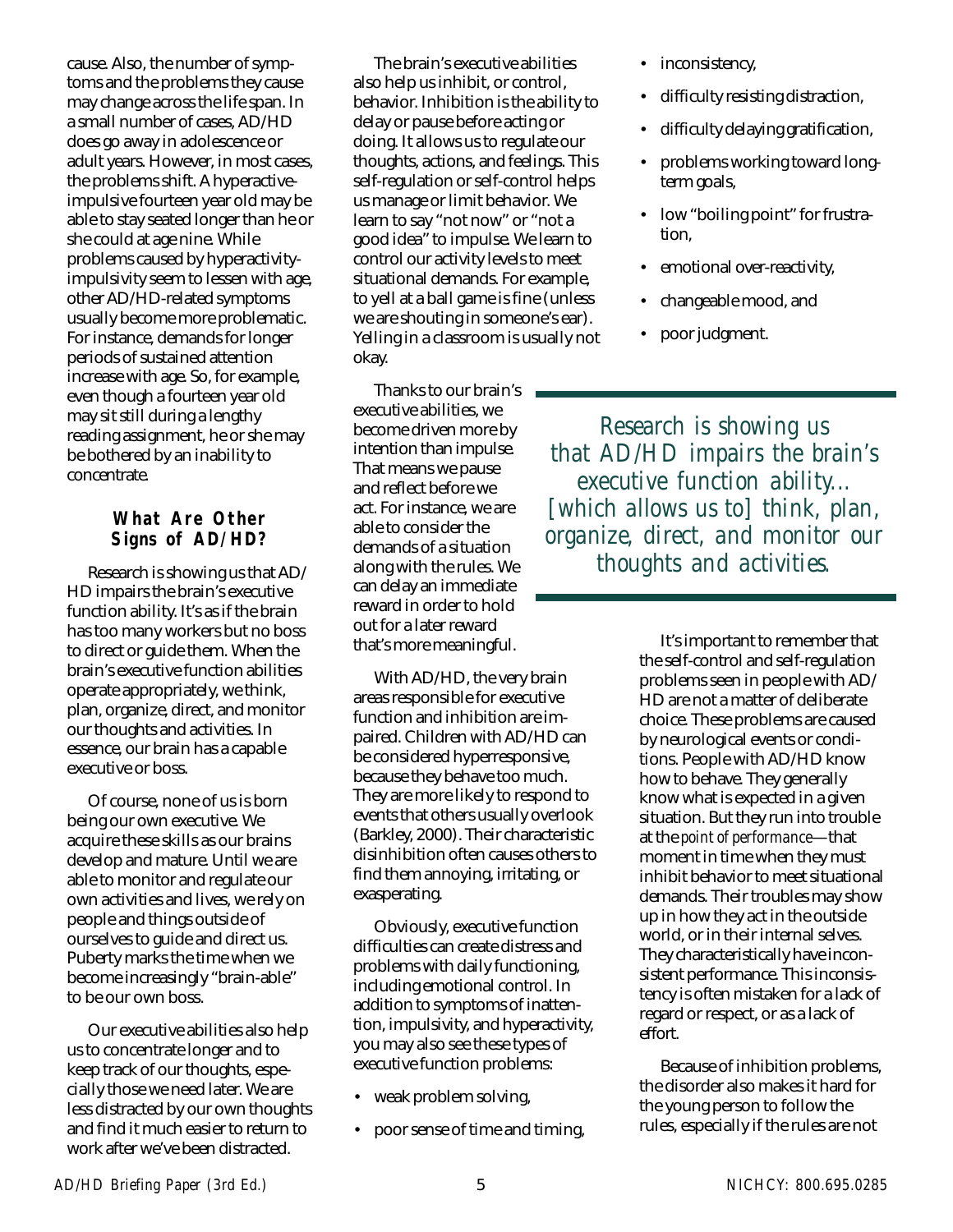crystal clear. Children with AD/HD usually need a lot of incentive to follow the rules, too. That doesn't mean that they are intentionally bratty or demanding. When a child's executive and inhibition mechanisms are not functioning fully or normally, then we need to provide external incentives to pump up the child's ability to inhibit thoughts, feelings, and actions.

Performance usually improves when external guides, rewards, and incentives are provided. These might include step-by-step approaches, extra praise and encouragement, and the chance to earn special privileges for better performance. More will be said about these approaches in Section II of this *Briefing Paper*.

# **How Do I Know For Sure That My Son or Daughter Has AD/HD?**

At present, no laboratory test exists to determine if your child has this disorder. You can't diagnose AD/HD with a urinalysis, blood test, CAT scan, MRI, EEG, PET or SPECT scan, although some of these technologies are used for research purposes.

Diagnosing AD/HD is complicated and much like putting together a puzzle. You, as a parent, may *think* your child has AD/HD, but an accurate diagnosis requires an assessment conducted by a welltrained licensed professional (usually a developmental



pediatrician, child psychologist, child psychiatrist, pediatric neurologist, or clinical social worker). This person must know a lot about AD/HD and all other disorders that can have symptoms

similar to those found in AD/HD. Until the practitioner has collected and evaluated all the necessary information, he or she—like you, the parent—can only *assume* that the child *might* have AD/HD.

The AD/HD diagnosis is made on the basis of the observable behavioral symptoms listed on pages 3 and 4. The symptoms of AD/HD must occur in more than one setting. The person doing the evaluation must use *multiple sources of information*. Since symptoms of AD/HD can also be associated with many other conditions, be wary of any practitioner who makes a snap diagnosis either because you've said you think your child has AD/ HD or because he or she has observed the child once. Children with AD/HD commonly behave well on the first meeting. Furthermore, personal observation is only one source of information.

# **What is the Recommended Diagnostic Procedure?**

The American Academy of Pediatrics (2000) recommends that clinicians collect the following information when evaluating a child for AD/HD:

1. A thorough medical and family history.

2. A medical examination for general health and neurologic status.

3. A comprehensive interview with the parents, teachers, and child.

4. Standardized behavior rating scales, including AD/HD-specific ones completed by parents, teacher(s), and the child when appropriate. (Know that people with AD/HD typically are not great at accurately reporting symptoms of the disorder, because it causes them to have poor insight into their own behavior.)

5. Observation of the child.

6. A variety of psychological tests to measure IQ and social and emotional adjustment. These tests also help to determine the presence of specific learning disabilities, which can co-occur with AD/HD.



Once the practitioner completes the evaluation, he or she makes one of three determinations:

1. The child does or does not have AD/HD.

2. The child does not have AD/ HD, but either has another disorder(s) or other factors that have created the difficulties.

3. The child has AD/HD *and* another disorder (called a *coexisting condition*).

To make the first determination—that the child has or does not have AD/HD—the clinician considers his or her findings in relation to the criteria of the DSM-IV-TR mentioned earlier.

To make the second determination—that the child's difficulties are caused by another disorder or other factors—the professional first considers the disorders that have symptoms similar to AD/HD. You should be aware that some mental health disorders have their onset after puberty, but early warning signs, which are very similar to AD/ HD symptoms, may be present. Thus, it is possible for a diagnosis to change as the child develops and other disorders become more apparent. It is also possible for a child or youth to have more than one disorder, or co-occuring disorders.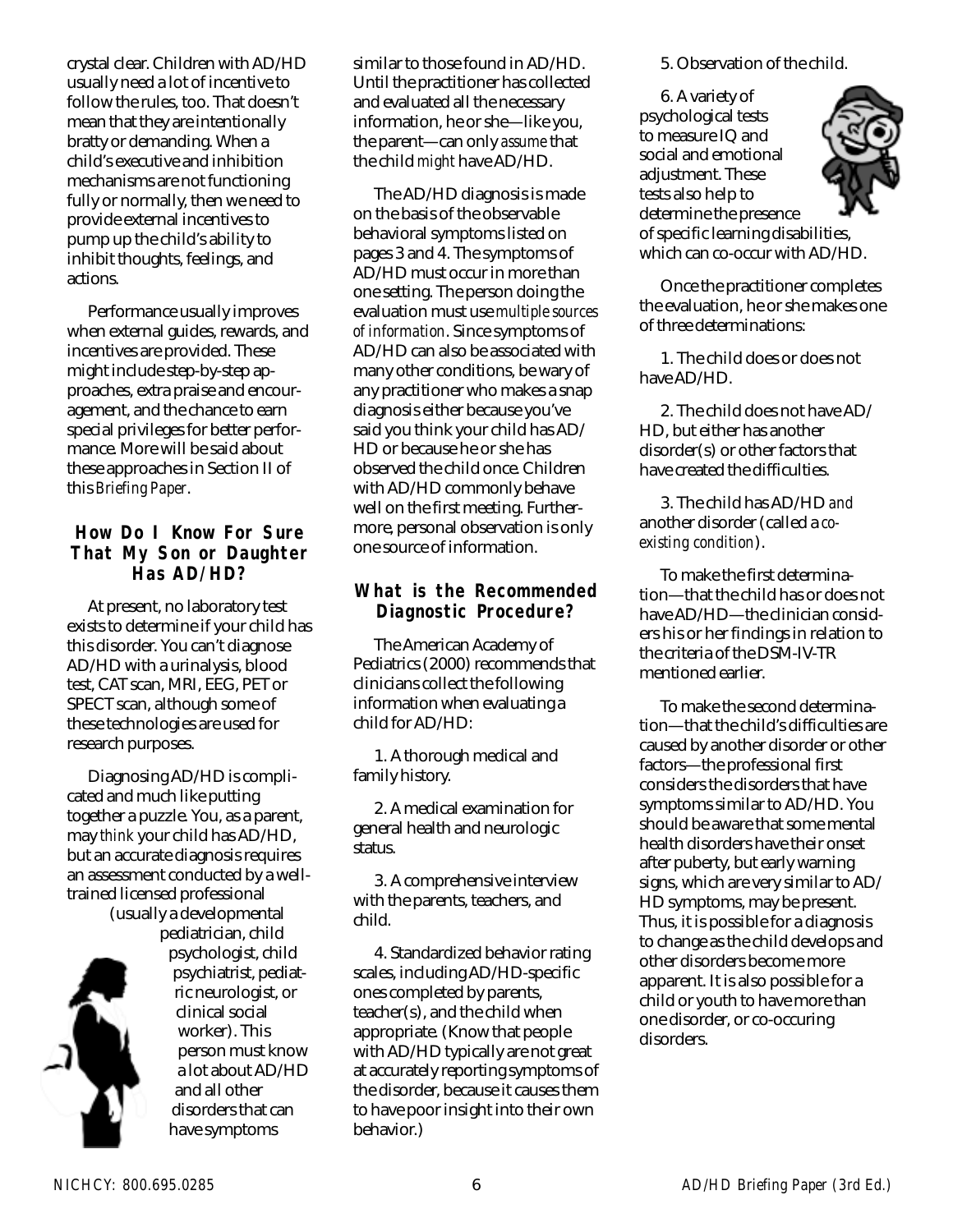Generally, the DSM-IV-TR requires clinicians to rule out AD/ HD if they see Pervasive Developmental Disorder (PDD), schizophrenia, other psychotic disorders, or if the symptoms are better explained by another disorder. For instance, although not very common, Bipolar Disorder (BPD) can be mistaken for AD/HD in early years.

It is also true that major stressful life events can result in temporary symptoms that look like AD/HD. Such events could include parental divorce, child abuse, death of a loved one, a move, or a sudden traumatic experience. Under these circumstances, AD/HD-like symptoms may arise suddenly and, therefore, would have no long-term history. Remember, AD/HD symptoms must exist for at least six months and cause some difficulty before the age of seven. Of course, a child can have AD/HD *and* a stressful event, so such events do not automatically rule out the existence of AD/HD.

To make the third determination—that the child has AD/HD and a co-existing condition—the assessor must first be aware that AD/HD can and often does cooccur with other difficulties, particularly learning disabilities, oppositional defiant disorder, and anxiety. A list of disorders that commonly co-occur with AD/HD is provided in the box below.

The fact is: Other mental health conditions such as those listed in the box to the right can be the *result* of AD/HD, *in addition* to AD/HD, or *mistaken* for AD/HD. That is why evaluations need to be conducted by a professional who is trained in a wide variety of child and adolescent disorders. Thorough and correct diagnosis is an essential first step to better treatments.

# **How Do I Have My Child Evaluated for AD/HD?**

When your child is experiencing difficulties that suggest that he or she may have AD/HD, you as a parent can take one of two basic paths to evaluation. You can seek the services of an outside professional or clinic, or you can request that your local school district conduct an evaluation.

In pursuing a private evaluation or in selecting a professional to perform an assessment for AD/HD, you should consider the clinician's training and experience with the disorder, as well as his or her availability to coordinate the various treatment approaches. Most AD/HD parent support groups know clinicians trained to evaluate and treat children with AD/HD. You may also ask your

# **Disorders That Commonly Co-Occur With AD/HD**

For more information about the following disorders that frequently occur with AD/HD, see the resource list on page 22.

*Oppositional Defiant Disorder (ODD)*—A pattern of negative, hostile, and defiant behavior. Symptoms include frequent loss of temper, arguing (especially with adults), refusal to obey rules, intentionally annoying others, blaming others. The person is angry, resentful, possibly spiteful, and touchy. (Many of these symptoms disappear with AD/HD treatments.)

*Conduct Disorder (CD)*—A pattern of behavior that persistently violates the basic rights of others or society's rules. Behaviors may include aggression toward people and animals, destruction of property, deceitfulness or theft, or serious rule violations.

*Anxiety*—Excessive worry that occurs frequently and is difficult to control. Symptoms include feeling restless or on edge, easily fatigued, difficulty concentrating, irritability, muscle tension, and sleep disturbances.

*Depression*—A condition marked by trouble concentrating, sleeping, and feelings of dejection and guilt. There are many types of depression. With AD/HD you might commonly see dysthymia, which consists of a depressed mood for many days, over or under eating, sleeping too much or too little, low energy, low self-esteem, poor concentration, and feeling hopeless. Other forms of depression may also be present.

*Learning Disabilities*—Problems with reading, writing, or mathematics. When given standardized tests, the student's ability or intelligence is substantially higher than his or her achievement. Underachievement is generally considered age-inappropriate. [Note: Children with AD/HD frequently have problems with reading fluency and mathematical calculations. AD/HD learning problems have to do with attention, memory and executive function difficulties rather than dyslexia, dysgraphia, or dyscalculia, which are learning disabilities. The point here is not to overlook either. Depending on how learning disabilities are defined, between 10-90% of youth with AD/HD also have a learning disability (Robin, 1998).]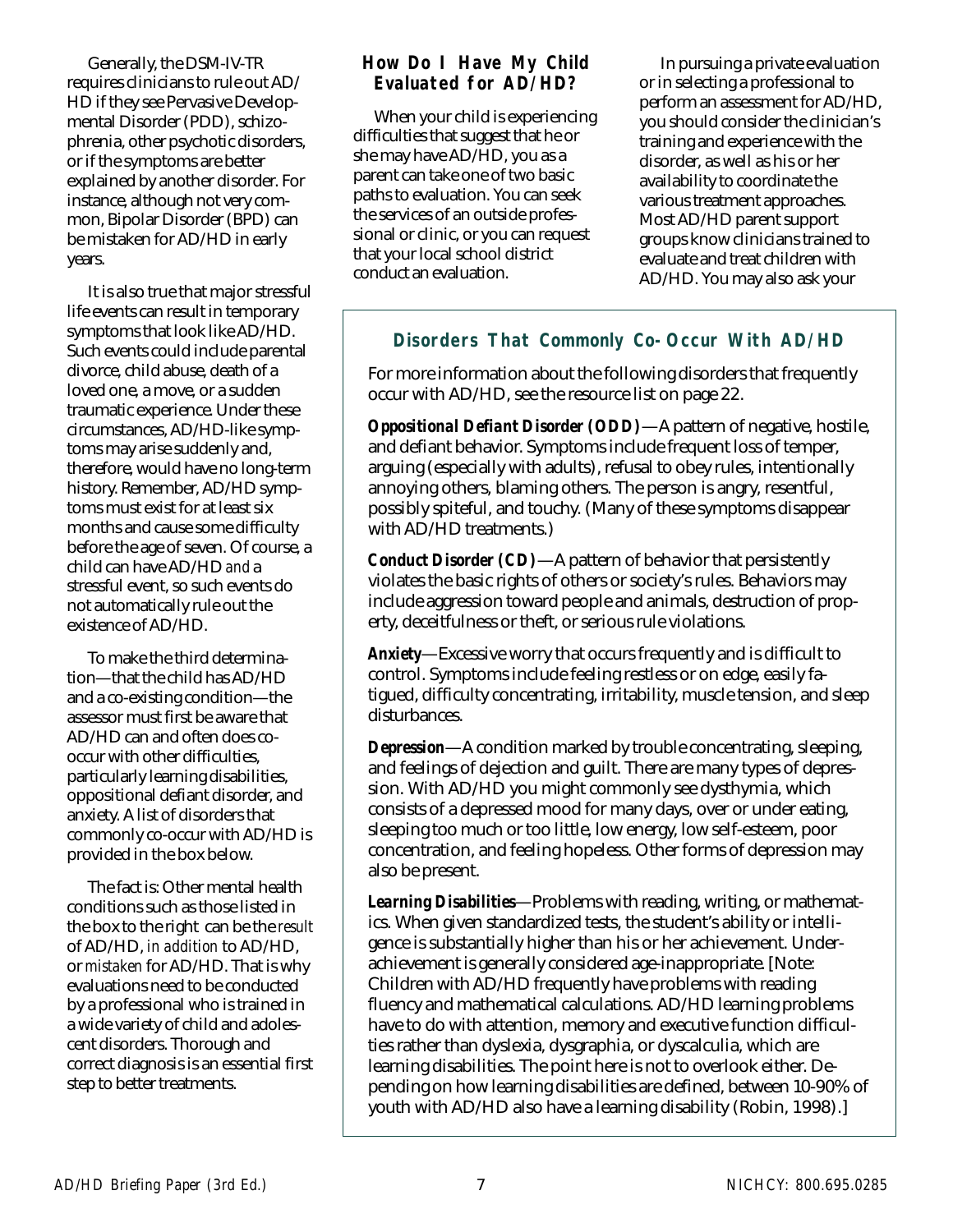child's pediatrician, a community mental health center, a university mental health clinic, or a hospital child evaluation unit.

It is important for you to realize, however, that the schools have an affirmative obligation to evaluate a child (aged 3 through 21) if school personnel suspect that the child might have AD/HD or any other disability that is adversely affecting educational performance. (That means the child must be having difficulties in school. Those difficulties include social, emotional, and behavioral problems, not just academic troubles.) (See the box below if your child is under three years old.) This evaluation is provided free of charge to families and must, by law, involve more than one standardized test or procedure.

Thus, if you suspect that your child has an attentional or hyperactivity problem, or know for certain that your child has AD/HD, and his or her educational performance

appears to be adversely affected, you should first request that the school system evaluate your child. *Be sure to put your request in writing*. Your letter should include the date, your name, your child's name, and the reason(s) you are requesting an evaluation. The letter should state the type of educational difficulties your child is experiencing. Keep a copy of the letter in your file.

Preschoolers (children aged 3 through 5) may be eligible for services under Part B of the Individuals with Disabilities Education Act (IDEA). If your child is a preschooler, you may wish to contact the State Department of Education or local school district,



ask your pediatrician, or talk with local day care providers about how to have your child assessed through your school district's special education department.

Also, under Head Start regulations, AD/HD is considered a chronic or acute health impairment entitling the child to special education services when the child's inattention, hyperactivity, and impulsivity are developmentally inappropriate, chronic, and displayed in multiple settings, and when the AD/HD severely affects performance in normal developmental tasks (for example, in planning and completing activities or following simple directions).

> If your child is school-aged (six or older), and you suspect that AD/HD may be adversely affecting his or her educational performance, you can ask your local school district to conduct an evaluation. With the exception of the physical examination, the assessment can be conducted by school personnel as long as a member of the evaluation

group is knowledgeable about assessing AD/HD. If not, the district may need to use an outside professional consultant trained in AD/HD assessment. This person must know what to look for during child observation, be competent to conduct structured interviews with parents, teacher(s), and child, and know how to administer and interpret behavior rating scales.

# **But My Child is a Toddler...**

If your child is under three years old, and you suspect that AD/HD may be affecting his or her development, you may want to investigate what *early intervention services* are available in your state through the Part C program of the Individuals with Disabilities Education Act (IDEA).

Since AD/HD is a developmental disorder, diagnosing young children requires some special consideration. For instance, toddlers don't pay attention for long periods of time, so a clinician wouldn't necessarily find inattention in a toddler a symptom of AD/HD. Also, toddlers are more easily frustrated and do shift activities a lot. It's important that the person doing the diagnosis be very familiar with normal child development in order to determine what behaviors would be inappropriate for that age.

You can find out about the availability of early intervention services in your state by contacting the state agency responsible for administering early intervention services (which is listed on NICHCY's *State Resource Sheet*), by asking your pediatrician, or by contacting the nursery or child care department in your local hospital.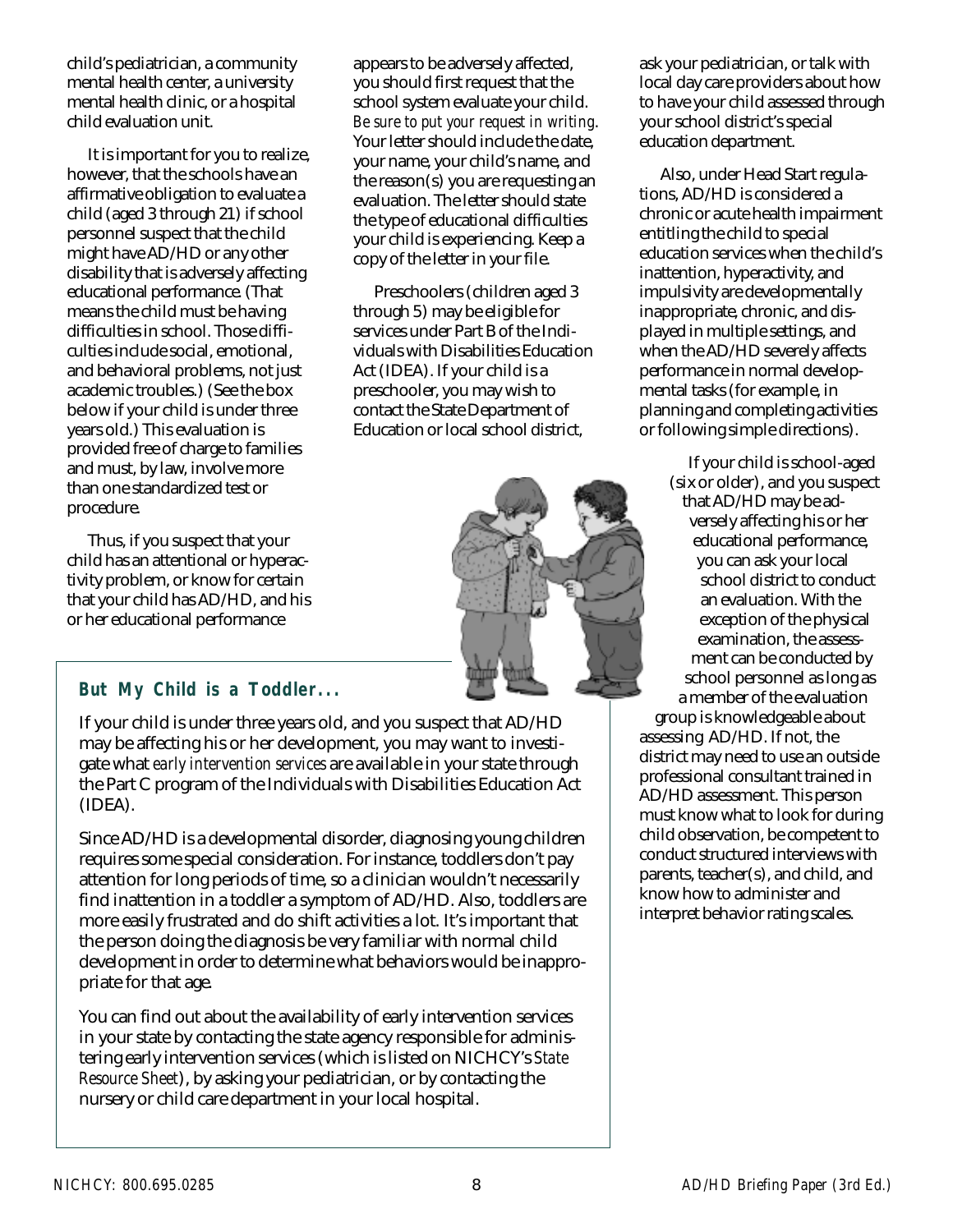Identifying where to go and whom to contact in order to request an evaluation is just the first step. Unfortunately, many parents experience difficulty in the next step—getting the school system to agree to evaluate their child. In the past, some schools have not understood their obligations to serve children who, because of their AD/HD, are in need of special education and related services. In 1999, AD/HD was specifically listed in the federal regulations of IDEA under the disability category of "other health impairment" (see definition in the box above). The inclusion of AD/ HD in this disability category should help to clarify the school's obligation to evaluate children who are suspected of having AD/HD that is adversely affecting educational performance.

However, if the school district does not believe that your child's educational performance is being adversely affected, it may refuse to evaluate your child. In this case, there are a number of actions you can take, including pursuing a private evaluation. It is also important to persist with the school, enlisting the assistance of an advocate, if necessary. You can generally find this type of assistance by contacting the Parent Training

# **IDEA's Definition of "Other Health Impairment"**

*In order to be eligible for special education, a student must meet the definition criteria for at least 1 of 13 disability categories listed in the federal regulations. Some students may meet more than one definition. Many students with AD/HD now may qualify for special education services under the "Other Health Impairment" category within the Individuals with Disabilities Education Act (IDEA). IDEA defines "other health impairment" as...*

"...having limited strength, vitality or alertness, including a heightened alertness to environmental stimuli, that results in limited alertness with respect to the educational environment, that is due to chronic or acute health problems such as asthma, attention deficit disorder or attention deficit hyperactivity disorder, diabetes, epilepsy, a heart condition, hemophilia, lead poisoning, leukemia, nephritis, rheumatic fever, and sickle cell anemia; and adversely affects a child's educational performance."

34 *Code of Federal Regulations* §300.7(c)(9)

and Information (PTI) center for your state, the Protection and Advocacy (P&A) agency, or a local parent group. (Contact NICHCY to get a *State Resource Sheet*, which lists your state's PTI and P&A.) A school district's refusal to evaluate a child suspected of having AD/HD involves issues that must be addressed on an individual basis. Your state's PTI, P&A, or a local parent group will typically be able to provide information on a

parent's legal rights, give specific suggestions on how to proceed, and in many cases offer direct assistance. You may also use a special education attorney.

For children who are evaluated by the school system, eligibility for special education and related services will be based upon evaluation results and the specific policies of the state. Many parents have found this to be a problematic area as well. Therefore, eligibility for special education services—and the services themselves—will be discussed in greater detail in Section III of this *Briefing Paper* (see page 15).

For the moment, however, let us look at what we know about managing AD/HD and the specific difficulties associated with the disorder.

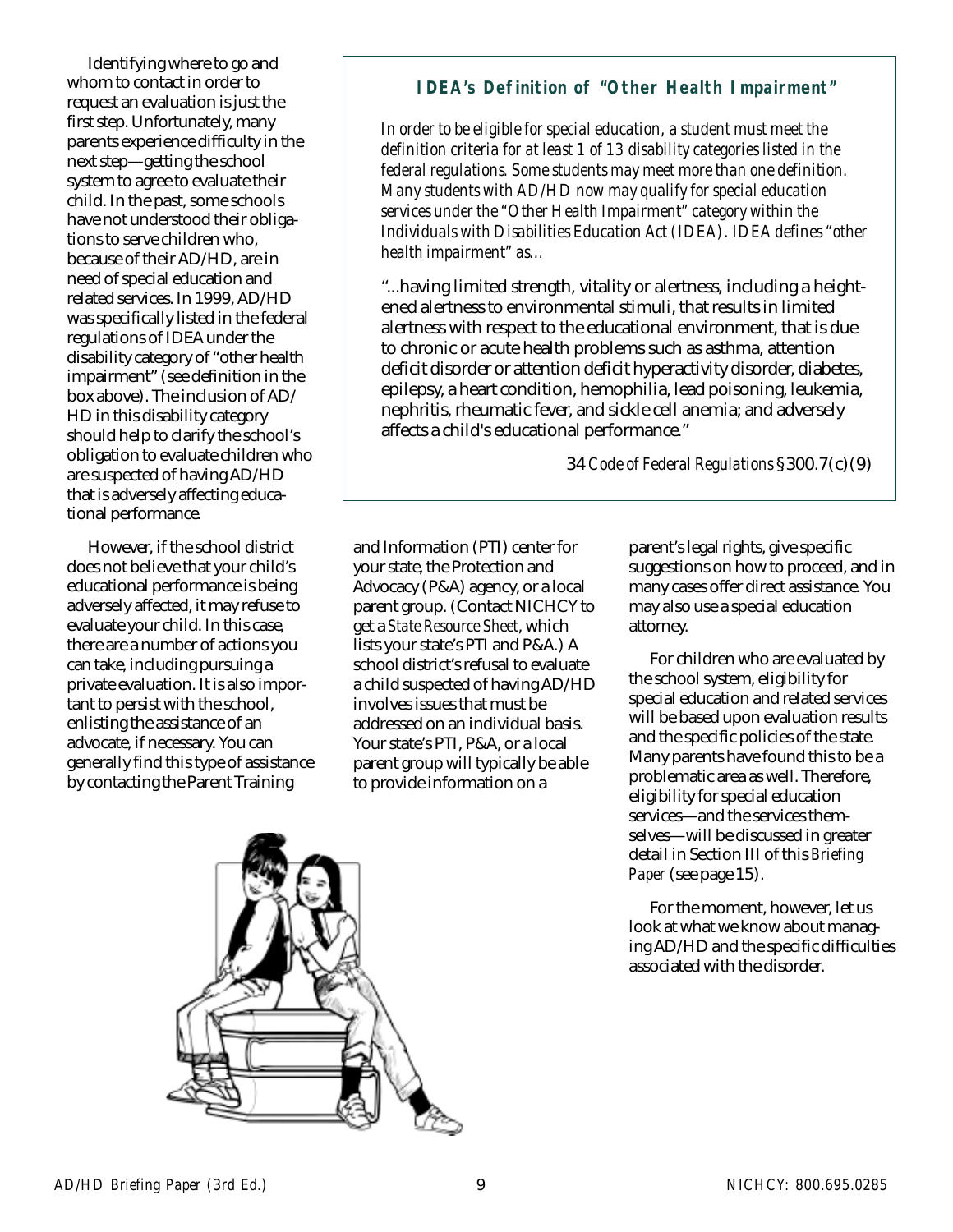# **How is AD/HD Treated?**

Like many medical conditions, AD/HD is managed, not cured. There's no "quick fix" that resolves the symptoms of the disorder. Yet a lot can be done to help. Through effective management, some of the secondary problems that often arise out of untreated AD/HD may be avoided. In the majority of cases, AD/HD management will be a lifelong endeavor. It may be helpful to think of AD/HD as a challenge that can be met.

Recently, the National Institute of Mental Health (NIMH), in combination with the U.S. Department of Education's Office of Special Education Programs (OSEP), completed a long-term, multi-site study to determine which treatments had the greatest positive effect on reducing AD/HD symptoms. This study is known as the MTA study (The MTA Cooperative Group, 1999). MTA stands for *multimodal treatment study of children with AD/HD*.

The recommended multi-modal treatment approach consists of four core interventions:

1. patient, parent, and teacher education about the disorder;

2. medication (usually from the class of drugs called stimulants);

3. behavioral therapy; and

4. other environmental supports, including an appropriate school program.

Each of these core interventions is described in more detail below. These approaches are your tool chest.

### *1—Parent, Child, and Teacher Education about the Disorder*

Often, the first treatment step begins with learning what AD/HD is and what to do about it. This knowledge will help you understand that the way your child thinks, acts, and feels has a lot to do with circumstances outside his or her control. When we understand the nature of the challenge, we are better equipped to meet the challenge.

Understanding AD/HD also changes the way in which a child's behavior is viewed. When we know more about AD/HD, we come to understand that *the child has troubles and is not the cause of those troubles.*

There are accommodations that can help your son or daughter adapt reasonably well. It is critical to learn what these accommodations are and to work to see that they are put in place across different environments—school, home, community. Children with AD/HD need strong advocates. They also need to be taught self-advocacy skills if they are to successfully manage their symptoms throughout life. Self-advocacy should begin early in life. Help your child understand and identify his or her difficulties. Teach him or her how to ask for help and accommodations.

### *2—Medication*

The MTA study found medication to be very effective in the management of AD/HD symptoms. Since AD/HD is a neuro-biochemically-based problem, it stands to reason that medication that gets to

the core of the problem would be effective. The medication most often used is stimulant medication, especially methylphenidate. Most people know this medication as the drug Ritalin. There are other stimulant medications—Concerta, Metadate, Dexedrine, Cylert, and Adderall, an amphetamine compound.

These medications are believed to work by stimulating the action of the brain's neurotransmitters, especially dopamine. With the brain's systems working more efficiently, attention, memory, and executive functions, including inhibition, are improved. The result is better concentration, increased working memory capacity, greater recall, less hyperactivity, and more impulse control. Stimulant medications do not tend to help with symptoms of anxiety or depression (Barkley, DuPaul, & O'Connor, 1999).

The decision to place a child on medication may not be an easy one, especially given the controversy that surrounds the stimulants, specifically Ritalin. There have been many reports that medication is overprescribed for treatment of AD/HD. However, according to the American Medical Association's Council

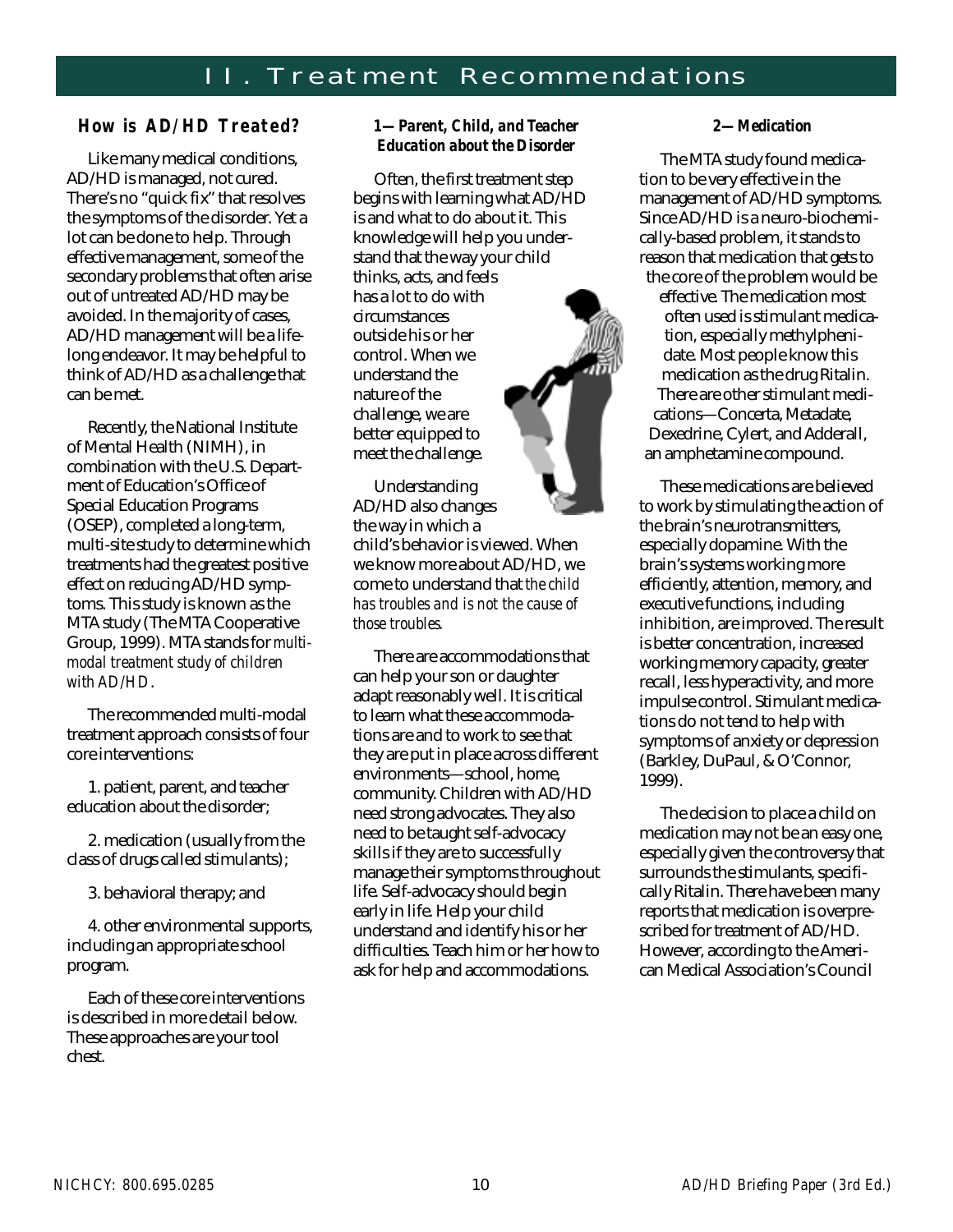on Scientific Affairs (Goldman et al., 1998), "There is no widespread overprescription of methylphenidate by physicians" (p. 1100). By following good diagnostic procedures, the chances of overprescribing this medication are significantly reduced. Some children cannot take stimulant medications. In these cases, the physician knows what other medications can be helpful in relieving AD/HD symptoms. Medication may not be the right approach for every child.

Always discuss any medication treatment thoroughly with your child's physician. He or she should explain the benefits and the drawbacks of medication to you and also to your child, if appropriate. When medication is first prescribed, the physician should start with a low dose and then gradually raise it until the symptoms improve. You will need to dispense the medication as prescribed and closely monitor its effects, including any side effects. With stimulants, most side effects are quite mild and go away over time. Since your child spends a large portion of his or her day at school, you will also need to be in contact with your child's teachers to determine positive effects and side effects. Communicate with the physician often, especially when medication is started. Call immediately with any problems or questions.

Also be aware that during adolescence many teens actively resist taking medication. If this happens, it's wise to discuss the situation with your child's doctor. While medication cannot be forced on an unwilling patient, the doctor may have some ideas of how to work with your son or daughter about any resistance to taking the medication.

*Often, the first treatment step begins with learning what AD/HD is and what to do about it. When we understand the nature of the challenge, we are better equipped to meet the challenge.*

> Some parents are reluctant to place their child on medication for fear that doing so may lead to later substance abuse. Researchers have looked into this concern quite seriously. A recent study supports previous findings that stimulant medication treatment may actually *prevent* later substance abuse (Zametkin & Ernst, 1999). As with any medication, though, parents must carefully monitor its use to be sure that the medication is taken as prescribed.

#### *3—Behavioral Therapy*

As parents and teachers know, AD/HD can cause significant inappropriate behavior. Frequent complaints include failure to follow rules, listen to commands, complete tasks, delay gratification, or control impulse. In addition, some youth may be aggressive or anxious. These symptoms lead to their own set of problems, such as fighting or avoiding tasks. It is very easy for everyone involved—the child, the parents, and the teacher(s)—to be worn down into a pattern of negative, and sometimes hostile, interactions. This cycle, however, can be broken, and different, more positive interactions and behavior patterns can be developed. Knowing more about behavior and how to support behavior that is positive and appropriate is extremely useful information for any parent or teacher of a child with AD/HD.

Researchers have identified effective strategies that parents can use. The following brief explanation gives you an idea of the types of help your son or daughter needs, along with some examples. You can find a lot more help through reading, talking to other parents, and working with a clinician.

You must consider the age of your child and his or her ability before using any strategy. A good rule of thumb is to provide interventions until your son or daughter demonstrates that these are no longer needed. If you withdraw interventions and problems re-occur, put the interventions back in place.

### *—Behavior Intervention A—*

✦ *Be an executive* ✦ Provide structure, routines, assistive devices, external supports, and guides.

Think of the executive as the boss who creates a work environment in which all the workers know what they have to do to do their jobs appropriately. The boss also provides the necessary structure for them to do so. Performance expectations and company rules are clear. The executive supervises and directs but does not overmanage or micromanage. Children who have difficulty with planning, thinking, organizing, concentrating, and selfmonitoring need to have systems in place to guide and direct them. Parents and teachers need to be the executives in the child's life.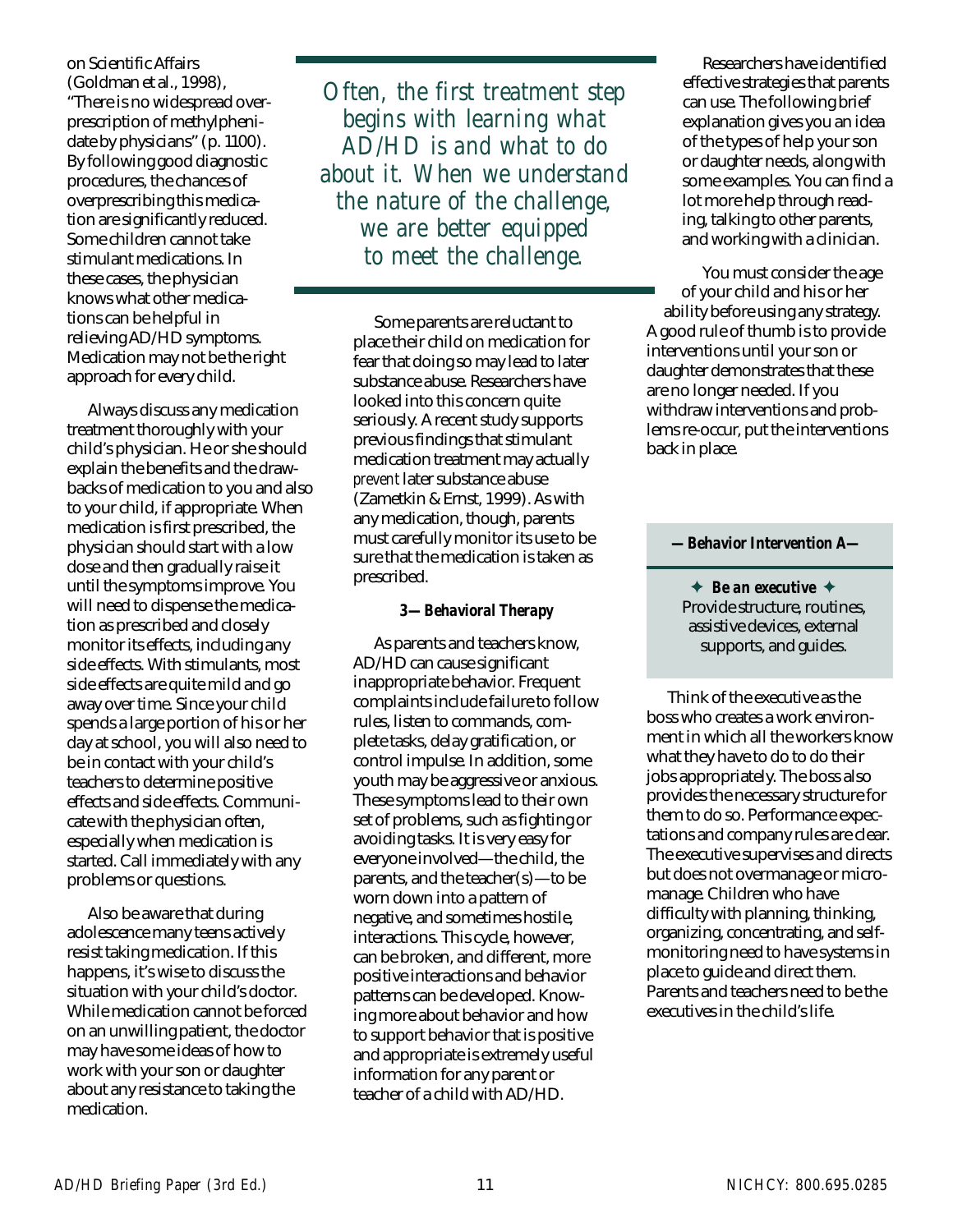*Examples:*

- Make your expectations clear. Say, "I expect you to..."
- Try to do things at the same time every day—homework, playtime, recreation, bedtime. Post the schedule on the fridge.
- When making schedule changes, give advance warning as much as possible.
- Have simple systems for organization—where to keep possessions and needed items such as backpacks, gym clothes, pens, and so on.
- Use homework organizers, notebook organizers, day planners, weekly planners, computers, or even laptops when called for.
- Do backpack cleaning and notebook organization once a week.

*Understand that you and your child's teachers will need to provide much more direct supervision than seems necessary for the chronological age.* Remember, AD/HD is a developmental disability, so these youth usually fall short of age expectations.



# *—Behavior Intervention B—*

 ✦ *Develop behavior management strategies* ✦ Use positive attention, rules and consequences, and formal systems such as contracts and charts.

The main goal of all behavior management strategies is to increase the child's appropriate behavior and decrease inappropriate behavior. The best way to influence any behavior is to pay attention to it. Thus, the best way to increase a desirable behavior is to *catch the child being good*.

Children with AD/HD receive a tremendous amount of negative feedback. Parents and teachers need to learn to give much more positive attention and feedback. That means you have to pick your battles carefully and let a lot of nonessential stuff slide. Otherwise, increased conflict and arguments between you and your child can result.

How do you make the bulk of your interactions positive and yet still provide discipline? With thought and planning. Effective parents (and teachers) know ahead of time what behavior is acceptable and not acceptable. They know what issues they are willing to negotiate and which ones, like safety, are non-negotiable. In a nutshell: Don't sweat the small stuff, and don't ignore the good stuff no matter how small.

Much of behavior management is about changing what you do. Your house rules (or the classroom rules) need to be carefully designed. First, you want to structure them so that your child or teen will be able to meet the expectations. In other words, you

don't wait for a behavior to happen or not happen. You change what happens *before* the behavior—head it off at the pass, so to speak. For instance, if your child constantly forgets things for school, design a system for where to put things so they get picked up on the way out the door.

Your son or daughter needs to know ahead of time what behavior is expected. He or she also needs to know what the consequences will be for behaving (following the rules) or misbehaving (breaking the rules). Consequences are given as soon as possible. Give far more positive consequences and rewards than punishment. Children who hear too much negative feedback often become oppositional or depressed. Managing behavior thoughtfully, without a lot of reaction, especially undue punishment or criticism, helps to prevent unwanted side effects of poorly managed AD/HD.

Some families need to use formal behavior management systems. These include charts or contracts. The difference between the two is simple.

Generally, *contracts* are used during early to mid-adolescence. In a contract, the involved parties (usually the parents and child, or teacher and student) talk about certain chores or obligations that the youth will fulfill. They draw up an agreement. The youth receives certain agreed-upon privileges or rewards for meeting the terms of the contract.

*Charts* are usually used for children ages 11 or younger. A chart lists behaviors that the child must display. Points are given or taken away depending on the child's behavior. Accumulated points may be traded for rewards.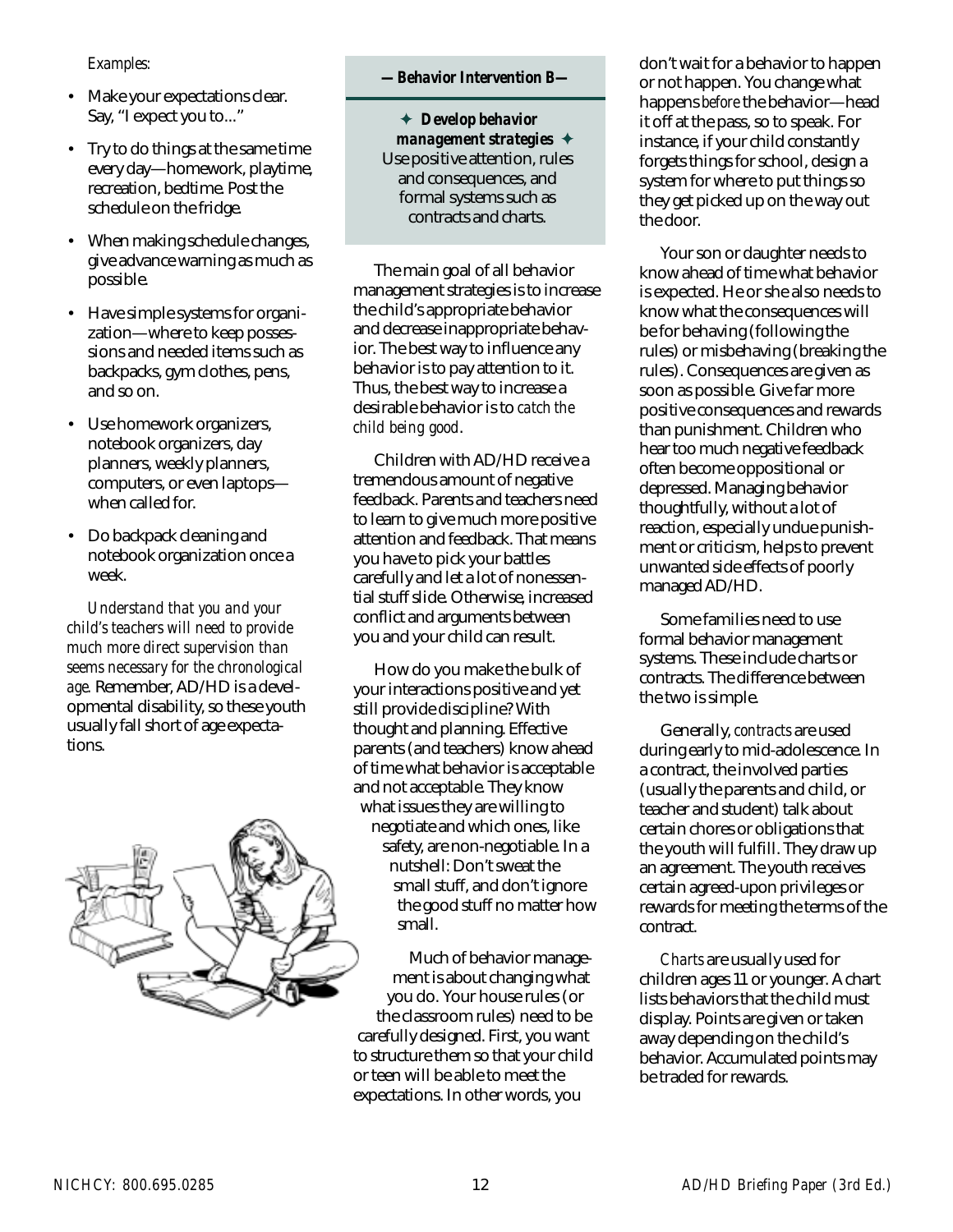If you decide to make a behavior modification chart, you may wish to follow these three simple steps.

- Make a list of problematic behaviors or ones that need improving.
- Select three to five behaviors from the list. Review the list and, with input from your child, select the behaviors to work on. Pick behaviors that occur on a daily or frequent basis, such as doing homework, going to bed on time, being respectful to all family members, or doing chores.
- Create a reward system. Assign a point value to each listed behavior. Throughout the day, give points for appropriate behavior. At the end of the day or week, your child can "cash in" points for rewards or privileges that have been agreed upon in advance.

In order for rewards to work, they must have value to the child. Since children with AD/HD tend to become disinterested in the same thing over time, the rewards usually need to be changed frequently to have value. (For more detailed information on how to design and use charts and contracts, see the suggested reading list starting on page 21.)

*About punishment:* Children and teens with AD/HD respond best to motivation and positive reinforcement. It is best to avoid punishment. When punishment is necessary, use it sparingly and with sensitivity. It is important that you and your child's teachers respond to the inappropriate behavior without anger and in a matter-offact way. Your child needs to be taught to replace inappropriate with appropriate behavior.

*About time-out:* When your child is misbehaving or out of control, time-out can be an effective way to manage the problem. Time-out means that your child is sent for a short period of time to a previously agreed-upon place—usually out of the main hub, like a special chair or area of a room. In general, he or she stays in time-out and must be quiet for three to five minutes. The timeout place should not be a traumatic place, such as a closet or dark basement. The purpose of time-out is to provide a cooling off place where your child can regain control.

Time-out works best with preadolescent kids. You can also use time-out with teens. Usually that means asking your teen to go to his or her room until he or she calms down.

### *—Behavior Intervention C—*

✦ *Use problem solving* ✦ Develop skills in the art of negotiation, give and take, and conflict resolution through peaceful means.

Problem solving helps take the reaction out of parenting. It is results-oriented. If your child is mature enough, involve him or her in this process. Good problem solving has three parts:

- accurately defining the problem,
- coming up with workable solutions, and
- evaluating results and trying something else, if necessary.

Very often, people spend a lot of time solving the wrong problem. It's important to analyze problem areas. Pay attention to the facts and not the emotions of the situation. Brainstorm to find possible solutions. Put down all ideas that come

to mind. Evaluate them. Pick the one that seems most likely to work. Go back to the drawing board if it doesn't. This approach helps to stop conflict from escalating.

For example: Suppose your child argues when you ask him or her to do a chore. While it appears as if arguing is the problem, actually that behavior might be the result of some problem with the request to do chores. Instead of focusing on the arguing, direct your attention to the chore and what that problem is. For instance, do you have a regular chore schedule? Are expectations clear? Does the child understand all the task expectations? Is there a definite time line? To some children, picking up the room means moving a couple of things out of the way.

Once you clearly define the problem, then you can brainstorm for a workable solution. Let's say your child understands all aspects of the chore, but it still doesn't get done without your nagging or threatening. Come up with a plan where the child knows exactly what to do by when. Decide if reminders will be given. Give a reward for ontime chore completion. Give a bonus if the chore is done ahead of time. Penalize the child if the chore is not done on time, but don't nag. Take action. Don't react. Make not doing the chore the child's problem and not yours.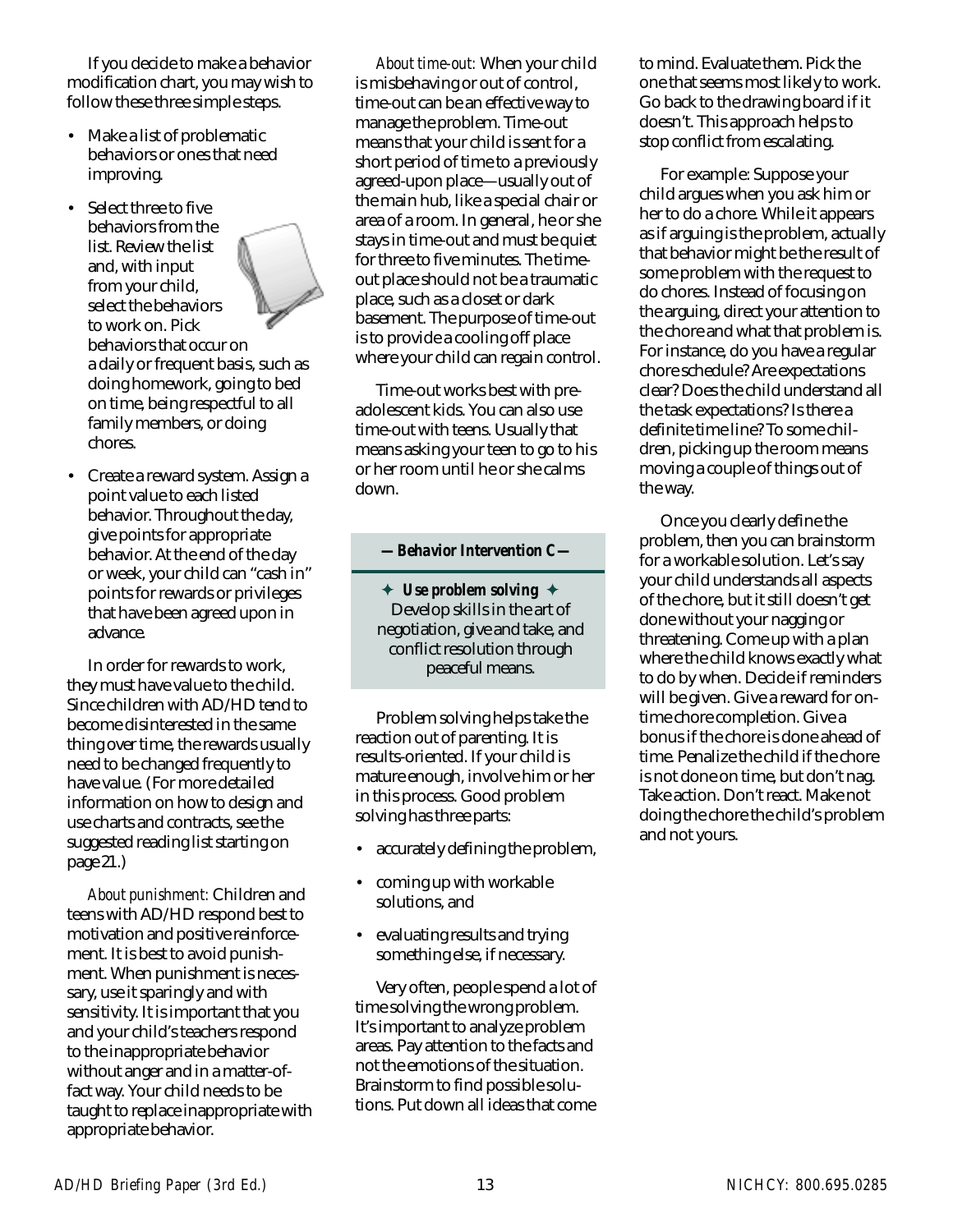### *—Behavior Intervention D—*

 ✦ *Use good communication skills* ✦ Say what you mean in a firm, loving way. Practice listening without judgment and discussion without attack. *Recognize that your child with AD/HD has trouble listening. Be brief and to the point.*

Screaming, yelling, speaking through clenched teeth, stamping feet, throwing things, finger pointing, and making threats are violent forms of communication. These escalate problems, as do putdowns, sarcasm, lecturing, preaching, and name calling. When we are using good communication skills, we:

- let the speaker finish,
- concentrate on what is being said,
- show interest,
- avoid judgment,
- eliminate putdowns,
- express our agreement, and
- use praise.

Problem solving and good communication help to eliminate some of the oppositional and hostile encounters that often accompany the disorder of AD/HD.

### *4—Educational Interventions*

One of the most critical areas in which to offer support is in the school arena. This is where most children with AD/HD experience the greatest difficulty. That is because schools require great skill in the areas where students with AD/HD are the weakest: attention, executive function, and memory. Although AD/HD does not interfere with the ability to learn, it does wreak havoc on performance. Behavior problems, which usually get the most attention, may actually be by-products of the school environment and AD/ HD. These usually occur when tasks are too long, too hard, or lack interest. Many behavior problems can be avoided or lessened by adapting the school setting to fit the needs of the student.

In the school arena, AD/HD is an *educational performance problem*. When little or nothing is done to help children with AD/HD improve their performance, over time they will show academic achievement problems. This underachievement is not the result of an inability to learn. It is caused by the cumulative effects of missing important blocks of information and skill development that build from lesson to lesson and from one school year to the next. (It should be noted that a number of students with AD/HD



# **Ways to Improve Life in General**

*Become Proactive***.** Knowledge is power. Gain knowledge about AD/HD so you understand why and how this disability affects your son or daughter at home, in school, in social situations, and how it affects your entire family.

*Change Your Belief System***.** Before your son or daughter can change his or her self-concept, the adults in the child's life have to change the way they view him or her. Separate the child from the behavior, and then separate the child from the disability. We don't have "AD/HD children." We have children who have AD/HD.

*De***-***stress***.** Find positive ways to soothe yourself. For example, exercise, meditate, take long walks. Less stress means better self-control. Look for the humor in things, and enjoy a good laugh.

*Act, Don't React***.** Emotional responses such as blame and anger lessen when you stop, look, listen, and then respond. Thoughtful parenting is needed here.

*Catch the Child Being Good***.** The home atmosphere and the child's sense of self-worth change when the air fills with words of praise and encouragement. Pay plenty of positive attention to your son or daughter. Reward and show appreciation when he or she does what is expected.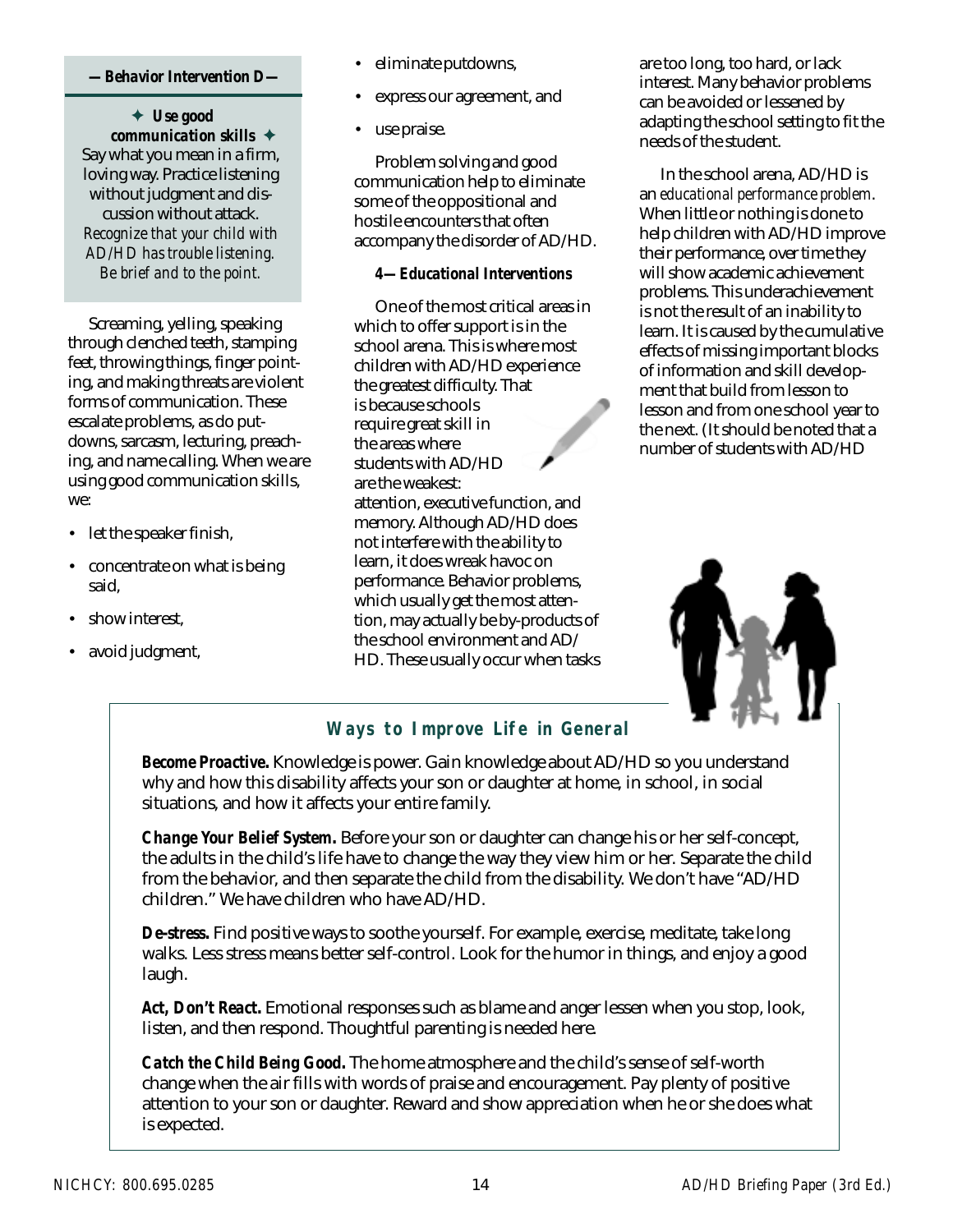also have learning disabilities, and these *do* interfere with the ability to learn.)

Generally, AD/HD will affect the student in one or more of the following performance areas:

- starting tasks,
- staying on task,
- completing tasks,
- making transitions,
- interacting with others,
- following through on directions,
- producing work at consistently normal levels, and/or
- organizing multi-step tasks.

Those teaching or designing programs for students with AD/HD need to pinpoint where each student's difficulties occur. Otherwise, valuable intervention resources may be spent in areas where they are not critical.

For example, one child with AD/ HD may have difficulty starting a task because the directions are not clear. Another student may fully understand the directions but forget to follow all of them. Another may have difficulty making transitions and, as a result, get stuck in the space where one task ends and another begins. With the first child, intervention needs to focus upon making directions clear and in helping the child to understand those directions. The second child

would need guidance to follow all the directions. The third child would need help in making transitions from one activity to another.

The sooner educational interventions begin, the better. They should be started when educational performance problems become evident and should not be delayed because the child is still holding his or her own on achievement tests. Specific suggestions for educational interventions are presented in Section III of this *Briefing Paper*. Other school issues, including special education, are discussed there as well.



# III. School Issues & Interventions

In the elementary years, AD/HD usually causes these problems:

- off-task behavior,
- incomplete or lost assignments,
- disorganization,
- sloppy work or messy handwriting,
- not following directions,
- errors in accuracy,
- inconsistent performance,
- disruptive behavior or spacey, daydreaming behavior, and/or
- social interaction difficulties.

Around middle school and into high school and beyond, most of these problems continue. However, additional ones arise. That is because adolescents are expected to be much more independent and

self-directed. They receive less supervision. Demands for concentration and more sophisticated thinking and problem solving increase. AD/HD makes it hard to meet those demands.

Given the additional problems that seem to arise in middle school and beyond, it's not unusual to see a student who's gotten by in earlier grades dive bomb academically around puberty.

The thinking difficulties associated with AD/HD do not have to do with intellectual ability. Instead, they arise out of problems with concentration, memory, and cognitive organization. Typically, AD/HD-related memory problems arise in two areas:

• *working memory*—which helps the student keep one thing in mind while working on another, and

• *retrieval*—being able to locate on demand information that has been learned and stored in memory.

Many students also show problems in:

- time management,
- prioritizing work,
- reading comprehension,
- note taking,
- study skills, and
- completing multi-step tasks.

Clearly, a student with AD/HD can have difficulty in any number of academic areas and with critical academic skills. Thus, it is extremely important that the school and parents work together to design an appropriate educational program for the student. This program needs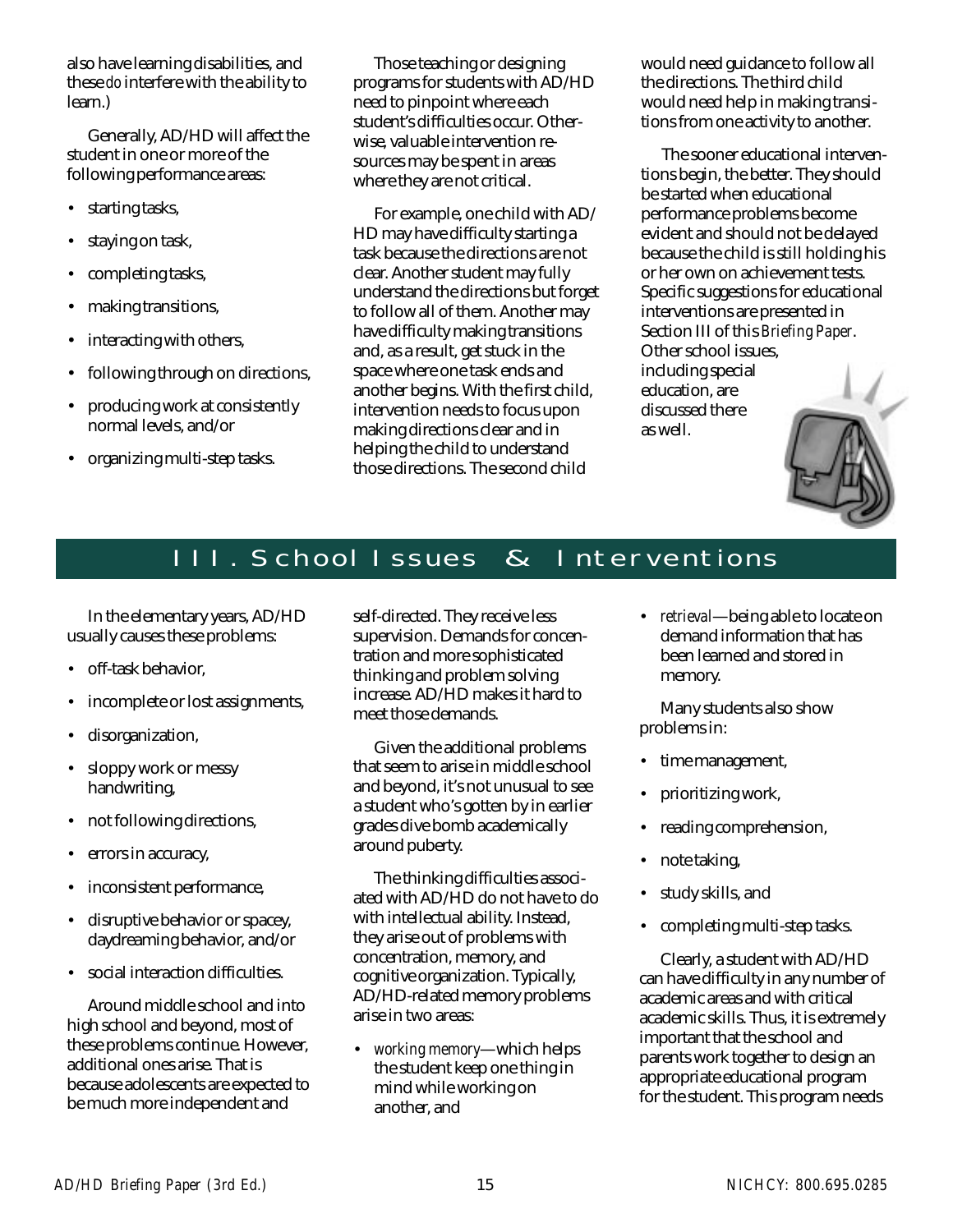to include the accommodations, modifications, and other services necessary to support the student academically and promote successful learning and appropriate behavior.

# **Will Special Education Help My Child?**

*Special education* is instruction that is specially designed (at no cost to parents) to meet the unique needs of a child with a disability. "Specially designed" means adapting the content, methodology, or delivery of instruction (as appropriate) to the needs of the child, in order to:

- address the unique needs of the child that result from his or her disability, and
- ensure the child's access to the general curriculum (the same curriculum as for students without disabilities) so that he or she can meet the educational standards that apply to all children within the school district or jurisdiction.

Because special education is specially designed instruction, it may be very helpful to your child. However, not all children with AD/ HD need, or are eligible for, special education services. Conversely, many would not be able to receive an appropriate education *without* special education services.





# **How Is My Child Found Eligible for Special Education?**

The process by which a child is found eligible for special education services is described within the federal law known as the Individuals with Disabilities Education Act, or IDEA. The IDEA is the federal law under which schools:

- evaluate children for the presence of a disability and their need for special services, and
- provide special education and related services to students who meet eligibility requirements.

Eligibility decisions about a child's need for special education and related services are made on a case-by-case basis. School districts may not arbitrarily refuse to either evaluate or offer services to students with AD/HD.

In order for your child to be eligible, he or she must have a disability according to the criteria set forth in the IDEA or under state law (state law is based on the IDEA). The disability must adversely affect his or her educational performance. Thus, a medical diagnosis of AD/HD alone is not enough to make your child eligible for services. Educational performance, which consists of social emotional, behavioral, or academic performance, must be adversely affected.

Presently, the IDEA lists 13 categories of disability under which a child may be found eligible for special education. AD/HD is specifically mentioned in the IDEA as part of its definition of "Other Health Impairment." The definition of this disability is provided on page 9.

Certain steps typically need to be taken in order for the child with AD/HD to be found eligible for special education services. These steps are:

1. The child must be experiencing educational performance problems.

2. When such problems become evident, the parent, teacher, or other school staff person must request that the child be evaluated for the presence of a disability.

3. The child is evaluated to determine if he or she does indeed have a disability and to determine the nature and extent of the child's need for special education and related services.

4. A group of individuals, including the parents, meets to review the evaluation results and determine if the child meets eligibility criteria set forth in state and federal law. If so, the child is found eligible for special education and related services.

If your child is found eligible for special education, you will then collaborate with school personnel to develop what is known as an *Individualized Education Program* (IEP). Your child's IEP is a written document that spells out, among other things, how your child's specific problems and unique learning needs will be addressed. The IEP considers strengths as well.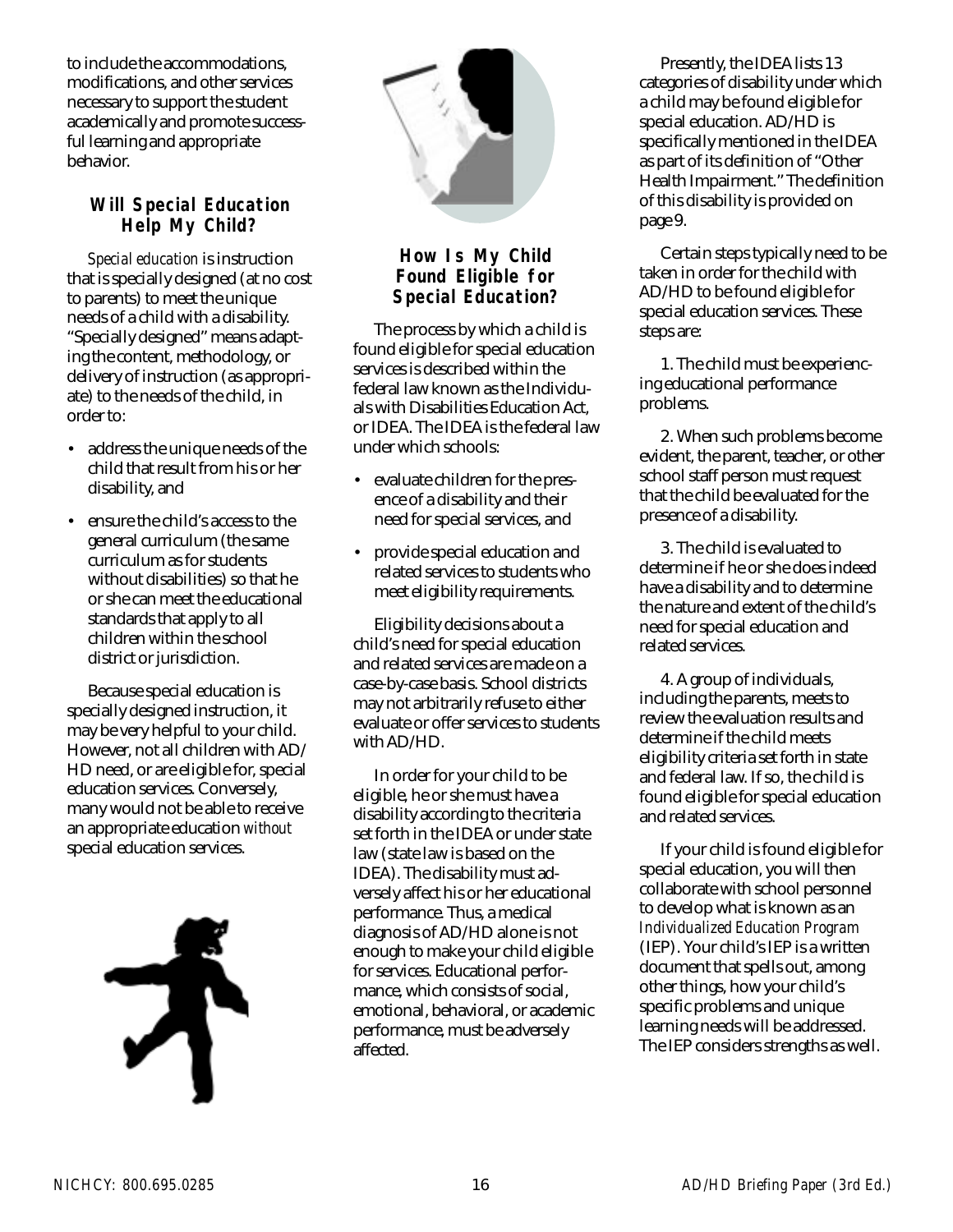If a child's behavior impedes learning (including the learning of others), the parents and school must consider, if appropriate, strategies to address that behavior. This includes positive behavioral interventions, strategies, and supports. This proactive approach to addressing behavior problems is intended to help individual students minimize discipline problems that may arise as a result of the disability. If your child has behavior problems, you will want to make sure that these are addressed in his or her IEP.

After specifying the nature of your child's special needs, the IEP team (which includes you) determines what types of services are appropriate for addressing those needs. The IEP team also decides where your child will receive these services—for example, the regular education classroom, a resource room, or a separate classroom.

The IEP is a very important document in the lives of students with disabilities. There is a lot to know about how it is developed, what type of information it contains, and what part you, as a parent, play in writing it. More detailed information about the IEP process is available from NICHCY, either by contacting us directly (at 1-800-695-0285) or by visiting our Web site (www.nichcy.org).

## **What Do I Do If My Child Is Not Eligible for Services?**

Under IDEA, the school system must tell you in writing why your child was found "not eligible." It must also give you information about what you can do if you disagree with this decision. There are legal actions and remedies available. Each state has specific

procedures required by the IDEA that must be followed.

Read the information the school system gives you. Make sure it includes information about how to challenge the eligibility decision. If that information is not in the materials the school gives you, ask the school for it.

Also get in touch with your State's Parent Training and Information (PTI) center. The PTI can tell you what steps to take next. Your PTI is listed on NICHCY's *State Resource Sheet* for your state.

It is also helpful to know that students with AD/HD may be eligible for services under a different law—Section 504 of the Rehabilitation Act of 1973. Section 504 is a civil rights law prohibiting discrimination on the basis of a disability. Any school district that receives federal funds must follow this law. Under Section 504, a person with a disability means any person with an impairment that "substantially limits one or more major life activities." Since learning is considered a major life activity, many students with AD/HD qualify as a "person with a disability" under Section 504. Schools are then required to provide them with a "free appropriate public education," which can include regular or special education services, depending upon each student's specific needs.

Therefore, if your child is found ineligible for services under IDEA, ask to have your child evaluated under the criteria of Section 504. Many children are not eligible for services under IDEA but *are* eligible under Section 504.

*Whether your child receives services under IDEA, Section 504, or another program designed to help students with special needs, it is important that the intervention be tailored to meet your child's individual needs.*

# **What Can Teachers Do To Help a Child with AD/HD?**

Whether your child receives services under IDEA, Section 504, or another program designed to help students with special needs, it is important that the intervention be tailored to meet your child's individual needs. One size *does not* fit all. Work with the school to identify the nature of your child's special needs and to design an educational program suited to those needs.

In addition to the core interventions described in the previous section, there are a number of other educational interventions that can potentially help students with AD/ HD. This section looks at some of the more common interventions, modifications, and adaptations.

### *Select a Supportive Teacher*

 $\checkmark$  Try to place the student with teachers who are positive, upbeat, flexible, and highly organized problem-solvers. Teachers who praise liberally and who are willing to "go the extra mile" to help students succeed can be enormously beneficial to students with AD/HD.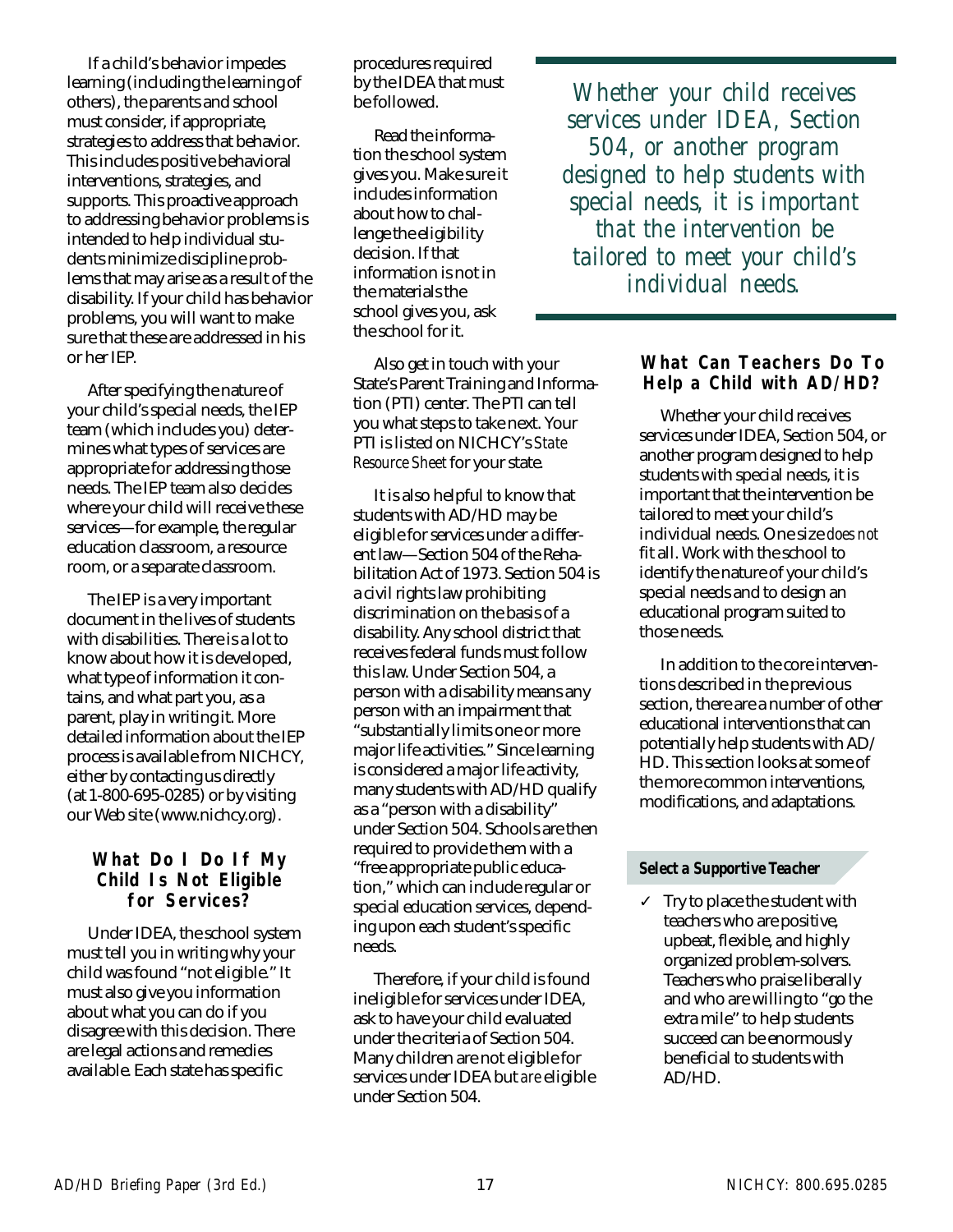### *Adapt Curriculum and Instruction*

- ✓ Provide more direct instruction and as much one-on-one instruction as possible.
- ✓ Use guided instruction.
- ✓ Teach and practice organization and study skills in every subject area.
- ✓ Lecture less.
- $\checkmark$  Design lessons so that students have to *actively* respond—get up, move around, go to the board, move in their seats.
- ✓ Design highly motivating and enriching curriculum with ample opportunity for hands-on activities and movement.
- $\angle$  Eliminate repetition from tasks or use more novel ways to practice.
- ✓ Design tasks of low to moderate frustration levels.
- $\checkmark$  Use computers in instruction.
- ✓ Challenge but don't overwhelm.
- ✓ Change evaluation methods to suit the child's learning styles and strengths.

### *Provide Supports to Promote On-Task Behavior*

- $\checkmark$  Pair the student with a study buddy or learning partner who is an exemplary student.
- ✓ Provide frequent feedback.
- ✓ Structure tasks.
- ✓ Monitor independent work.



- ✓ Schedule difficult subjects at the student's most productive time.
- ✓ Use mentoring and peer tutoring.
- $\checkmark$  Provide frequent and regularly scheduled breaks.
- $\checkmark$  Set timers for specific tasks.
- $\checkmark$  Call attention to schedule changes.
- ✓ Maintain frequent communication between home and school.
- ✓ Do daily/weekly progress reports.
- ✓ Teach conflict resolution and peer mediation skills.

### *Provide Supports to Promote Executive Function*

- ❑ *To support planning:*
	- $\checkmark$  Teach the student to use assignment pads, day planners or time schedules, task organizers and outlines.
	- $\checkmark$  Teach study skills and practice them frequently and in all subjects.
- ❑ *To increase organization:*
	- $\checkmark$  Allow time during school day for locker and backpack organization.
	- ✓ Allow time for student to organize materials and assignments for homework.
- $\checkmark$  Have the student create a master notebook—a 3-ring binder where the student *organizes* (rather than stuffs) papers.
- ✓ Limit number of folders used; have the student use holepunched paper and clearly label all binders on spines; monitor notebooks.
- $\checkmark$  Have daily and weekly organization and clean up routines.
- ✓ Provide frequent checks of work and systems for organization.
- ❑ *To improve follow through:*
	- $\checkmark$  Create work completion routines.
	- ✓ Provide opportunities for self-correction.
	- $\angle$  Accept late work.
	- $\checkmark$  Give partial credit for work partially completed.
- ❑ *To improve self-control:*
	- $\checkmark$  Prepare the student for transitions.
	- $\checkmark$  Display rules.
	- ✓ Give behavior prompts.
	- ✓ Have clear consequences.
	- $\checkmark$  Provide the student with time to de-stress.
	- ✓ Allow doodling or other appropriate, mindless motor movement.
	- $\checkmark$  Use activity as a reward.
	- ✓ Provide more supervision.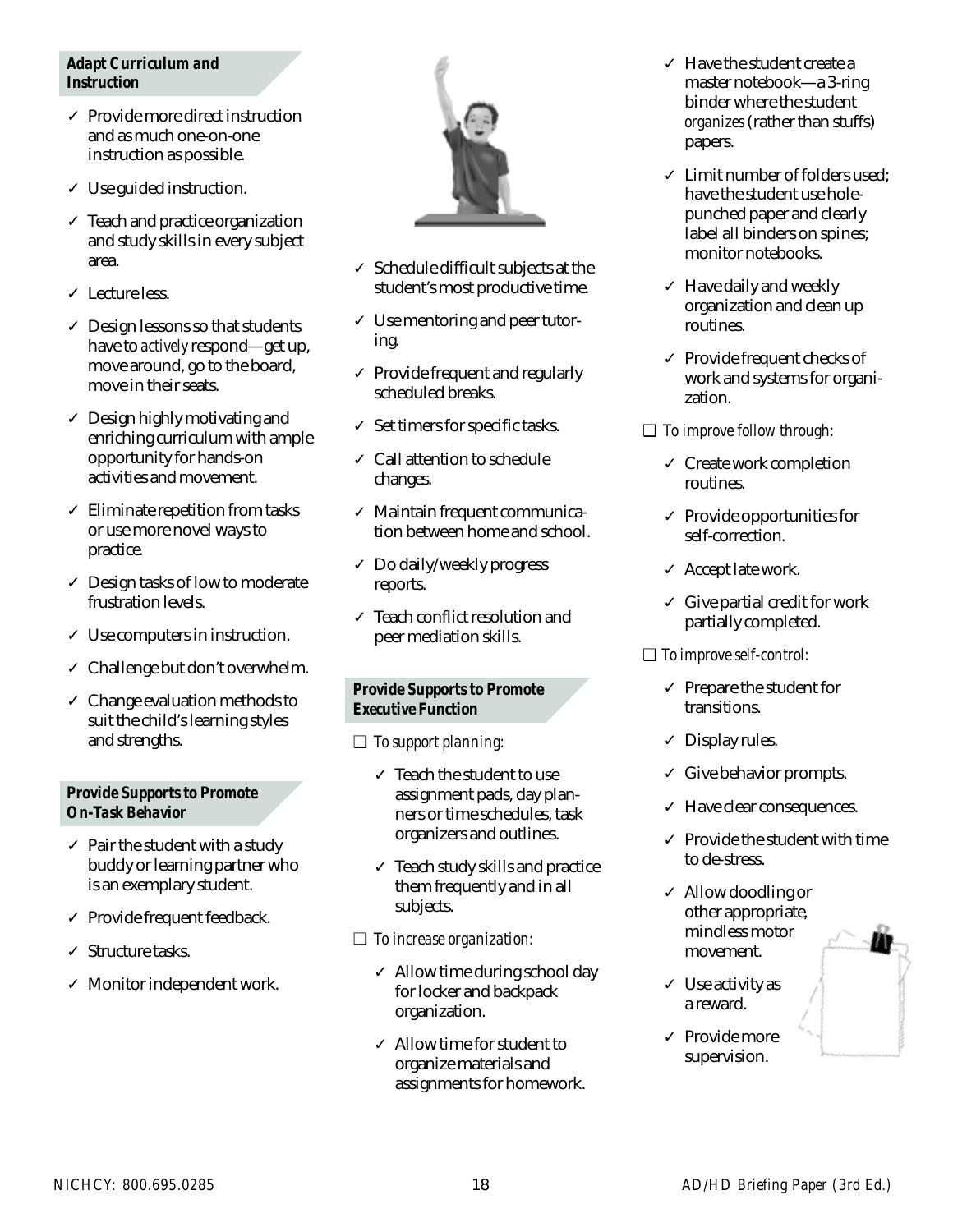### *Memory Boosters*

- ❑ *To assist with working memory:*
	- $\checkmark$  Focus on one concept at a time.
	- $\checkmark$  List all steps.
	- ✓ Write all work down.
	- $\checkmark$  Use reading guides and plot summaries.
	- $\checkmark$  Teach note-taking skills—let the student use a study buddy or teacher-prepared notes to fill in gaps.
	- $\checkmark$  List all key points on board.
	- ✓ Provide summaries, study guides, outlines, and lists.
	- $\checkmark$  Let the student use the computer.
- ❑ *To assist with memory retrieval:*
	- $\checkmark$  Teach the student memory strategies (grouping, chunking, mnemonic devices).
	- $\checkmark$  Practice sorting main ideas and details.
	- ✓ Teach information and organization skills.
	- ✓ Make necessary test accommodations (allow open book tests; use word banks; use other memory cues; test in preferred modality—e.g., orally, fill in blank; give frequent quizzes instead of lengthy tests).

### *Attention Getters and Keepers*

- ❑ *For problems beginning tasks:*
	- ✓ Repeat directions.
	- ✓ Increase task structure.
	- ✓ Highlight or color code directions and other important parts.
- $\checkmark$  Teach the student keyword underlining skills.
- ✓ Summarize key information.
- Give visual cues.
- $\checkmark$  Have the class start together.
- ❑ *For problems sticking with and finishing tasks:*
	- $\checkmark$  Add interest and activity to tasks.
	- $\checkmark$  Divide larger tasks into easily completed segments.
	- ✓ Shorten overall tasks.
	- ✓ Allow the student choice in tasks.
	- ✓ Limit lecture time.
	- $\checkmark$  Call on the student often.



# **About the Author...**

Mary Fowler is an author, advocate, educator, and AD/HD coach, as well as an internationally recognized expert on AD/HD. Her best-selling book, *Maybe You Know My Kid: A Parent's Guide to Attention Deficit Hyperactivity Disorder*, is published in several languages. Her newest book, *Maybe You Know My Teen: A Parent's Guide for Adolescents with ADHD* (2001), is published by Broadway Books. Mary also serves as a consultant to NICHCY on several writing projects, including this *Briefing Paper*.

Mary has testified before Congress on educational issues and presented numerous workshops for parents and educators both in the United States and abroad. Mary's workshops offer the most current information on brain-based learning, AD/HD, and behavior, as well as the practical applications of this information. Visit her Web site at: www.maryfowler.com.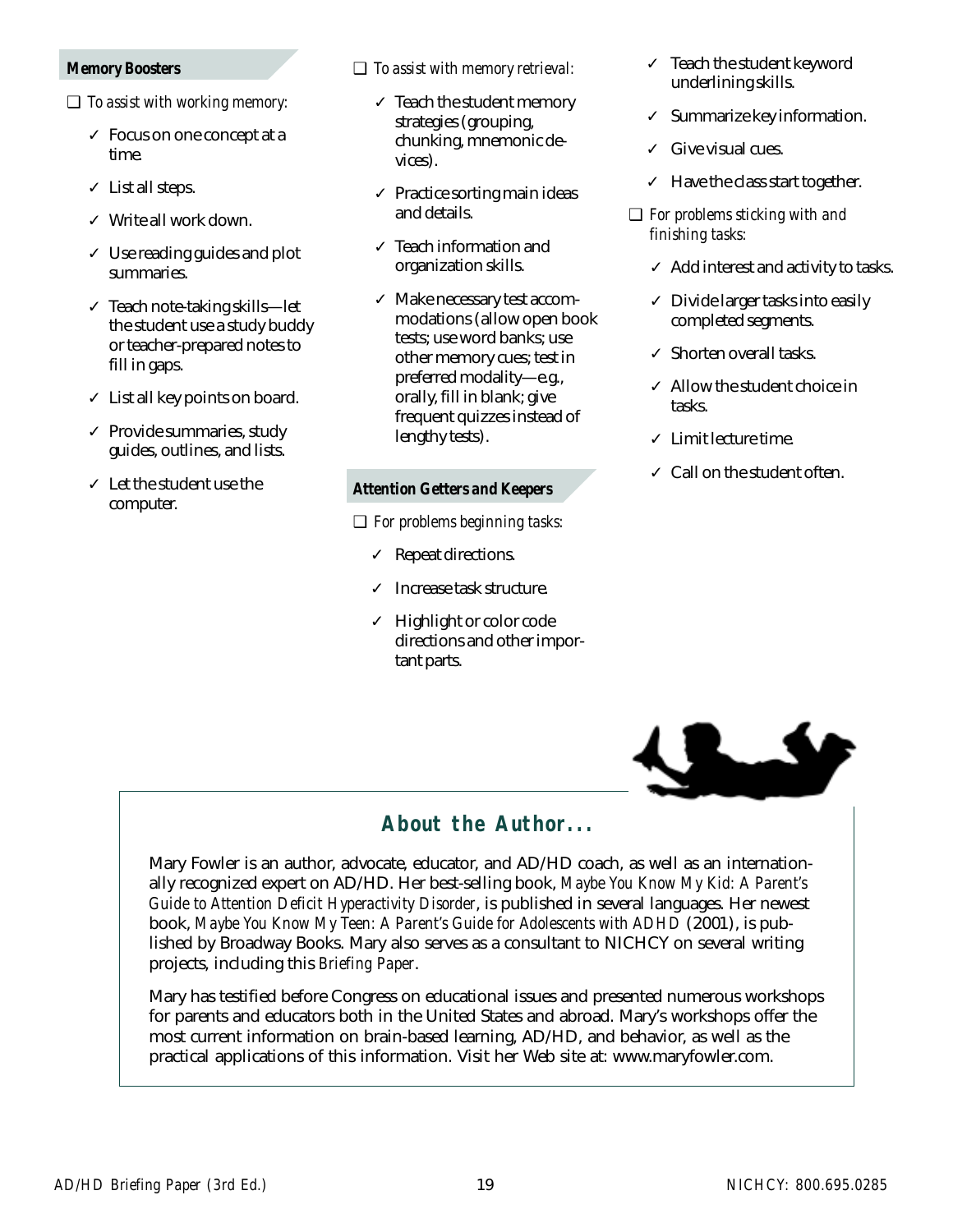# IV. Meeting the Challenge

There is no question that AD/ HD creates plenty of opportunity to overcome adversity. Why are some children and families better able to meet the challenges AD/HD presents? The answer can be glimpsed in the research that's been done on *resilience*.

Resilience does not mean avoiding adversity or sailing off into the sunset. To be resilient is to adapt despite challenges and threatening circumstances.

AD/HD places children and youth at risk for a number of life problems. Research shows that certain protective factors help at-risk children and youth to minimize the possibility of negative affects. Among these helpful protective factors are:

- ordinary parents,
- connection to competent and caring adults,
- self-efficacy (the power or ability to produce a desired outcome),
- intellectual ability,
- pleasing personality,
- talents valued by society, and
- being able to control one's selfone's attention, emotion, arousal, and behavior. (Masten, 1999)

When researchers Weiss and Hechtman (1993) did follow-up studies on adults with AD/HD who managed to successfully meet their challenges, the adults overwhelmingly identified one main reason for their success: *Someone believed in them.*

Most often that someone was a parent. Still, other caring adults such as coaches, teachers, and spouses, also filled them with hope and a belief in self.

To help your son or daughter develop a sense of well-being, think about the above list of protective factors. Which ones can you help your child develop?

Remember, AD/HD is not a matter of *can't* or *won't*. It's a matter of *can* and *will*—with the right recognition and help.

### **Where can I find support?**

For parents, teachers, and children challenged by this disorder, AD/HD can be a truly unique experience. While some days the struggles seem insurmountable, it's important to realize that when AD/ HD is properly managed children

with AD/HD can turn some of their liabilities into assets, and they can minimize the others.

Meanwhile, there is help and hope available. Parent support groups exist in every state. Some, like CHADD and ADDA, are AD/ HD-specific. Others like the Learning Disabilities Association and Parent's Anonymous may also be useful, depending on your individual circumstances. Visit the Web sites of these groups (see "Organizations" on page 22), where you'll find information on activities and contact numbers of similar groups in your area.



# **10 Ways to Teach Your Children Well**

- 10. Help your child identify his or her areas of strength.
- 9. Help him or her to identify areas of weakness and ways to work around them.
- 8. Teach self-advocacy skills.
- 7. Be your child's strongest advocate.
- 6. Create opportunities for success—no matter how large or small, like special chores.
- 5. Play or do activities with him or her.
- 4. Encourage your child's special interests.
- 3. Enroll him or her in extra-curricular activities.
- 2. Help your child find a niche.
- 1. Be your child's biggest fan.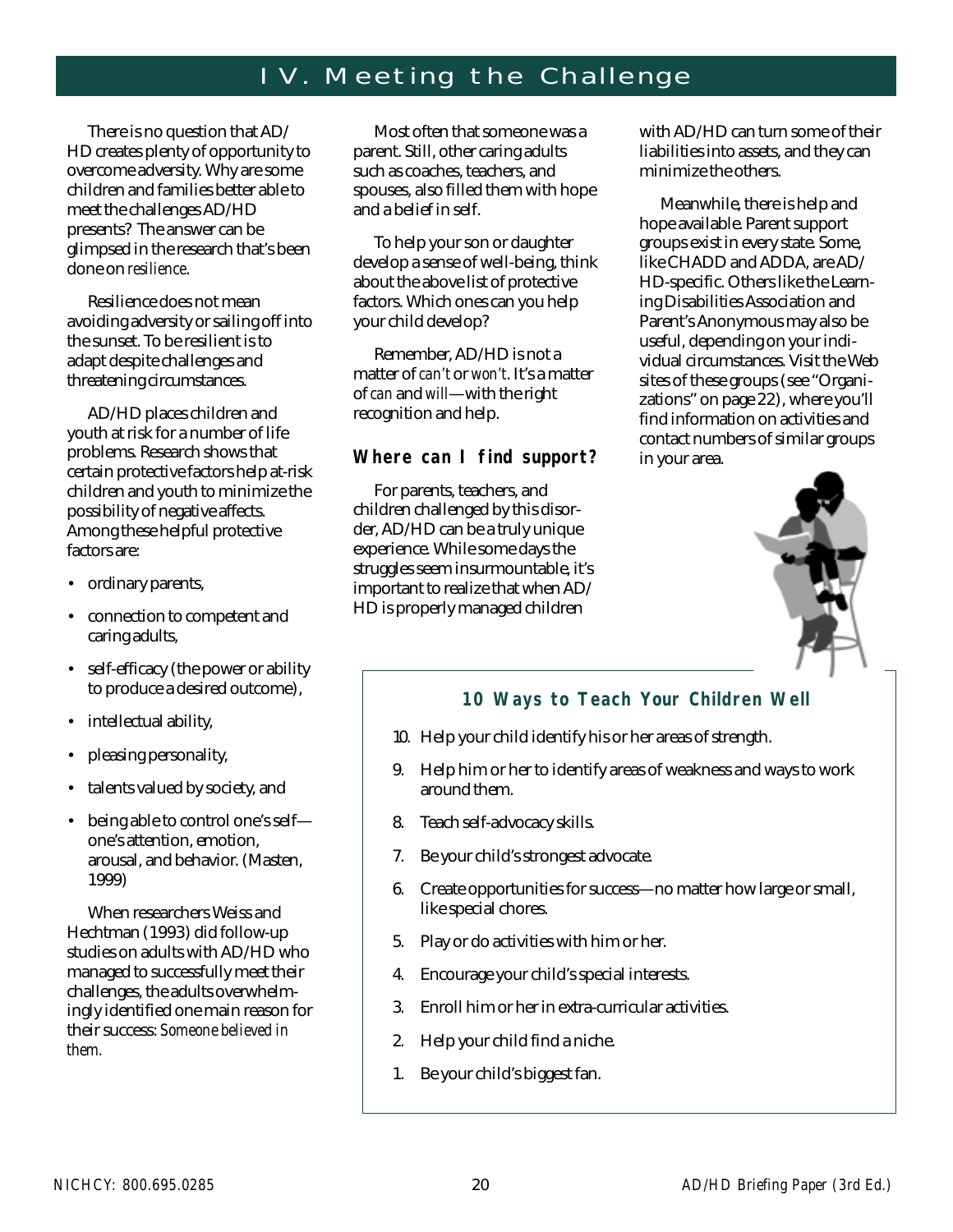# V. References

American Academy of Pediatrics. (2000, May). Clinical practice guideline: Diagnosis and evaluation of the child with attention-deficit/ hyperactivity disorder. *Pediatrics, 105*(5), 1158-1170.

American Psychiatric Association. (2000). *Diagnostic and statistical manual of mental* disorders (4<sup>th</sup> ed., text revision). Washington, DC: Author.

Barkley, R.A. (2000). *Taking charge of ADHD: The complete, authoritative guide for parents* (Rev. ed.). New York: Guilford.

Barkley, R.A., DuPaul, G., & O'Connor, D. (1999). Stimulants. In J.S. Werry & M.G. Aman (Eds.), *Practitioner's guide to psychoactive drugs for children and adolescents* (2nd ed.). New York: Plenum.

Castellanos, F.X., & Swanson, I.M. (2002). Biological underpinnings of ADHD. In S. Sandberg (Ed.), *Hyperactivity and attention disorders of childhood* (2nd ed.). Cambridge, England: Cambridge University Press.

*Code of Federal Regulations (CFR)*: Title 34, Part 300 (2001). (These are the federal regulations for the IDEA.)

Goldman, L.S., Genel, M., Bezman, R., & Slanetz, P.J. (1998). Diagnosis and treatment of attention-deficit/hyperactivity disorder in

children and adolescents. *JAMA (Journal of the American Medical Association), 279*(14), 1100-1107. [Abstract of this article is available on-line at: http://jama.ama-assn.org/issues/v279n14/ toc.html]

Masten, A.S. (1999). Resilience in children at risk: Implications for interventions. In the American Association of Children's Residential Centers (AACRC), *Contributions to residential treatments 2000 conference*. Washington, DC: AACRC.

MTA Cooperative Group. (1999, December). A 14-month randomized clinical trial of treatment strategies for attention-deficit/hyperactivity disorder. *Archives of General Psychiatry, 56*(12)*,* 1073-1086. [Abstract of this article is available online at: http://archpsyc.ama-assn.org/issues/ v56n12/toc.html]

Robin, A. (1998). *ADHD in adolescents: Diagnosis and treatment*. New York: Guilford.

Weiss, G., & Hechtman, L.T. (1993). *Hyperactive children grown up: ADHD in children, adolescents, and adults* (2nd ed.). New York: Guilford.

Zametkin, A.J., & Ernst, M. (1999). Current concepts: Problems in the management of attention-deficit/hyperactivity disorder. *New England Journal of Medicine, 340*(1), 40-46.

# VI. Resources

#### **Books and Videos on AD/HD**

Barkley, R. (1997). *ADHD and the nature of self-control*. New York: Guilford.

Barkley, R. (2000). *A new look at ADHD: Inhibition, time, and self-control* [Video]. New York: Guilford.

Barkley, R. (2000). *Taking charge of AD/HD: The complete, authoritative guide for parents* (Rev. ed.)*.* New York: Guilford.

Barkley, R., & Benton, C. (1998). *Your defiant child: Eight steps to better behavior*. New York: Guilford.

Brooks, R., & Goldstein, S. (2001). *Raising resilient children*. New York: NTC/Contemporary.

Dendy, C.A.Z. (1995). *Teenagers with ADD: A parents' guide.* Bethesda, MD: Woodbine House.

### **Obtaining Resources of Interest**

*The names and addresses of the publishers (e.g., Guilford) of these materials are provided on page 23.*

Dendy, C.A.Z. (1999). *Teaching teens with ADD and ADHD: A quick reference guide for teachers and parents*. Bethesda, MD: Woodbine House.

Dendy, C.A.Z., & Zeigler, A. (2003). *A bird's-eye view of life with ADD and ADHD: Advice from young survivors. A reference book for children and teens.* Cedar Bluff, AL: Cherish the Children.

Fowler, M. (1999). *Maybe you know my kid: A parent's guide to helping your child with attention deficit hyperactivity disorder* (3rd ed.). Kensington, NY: Citadel.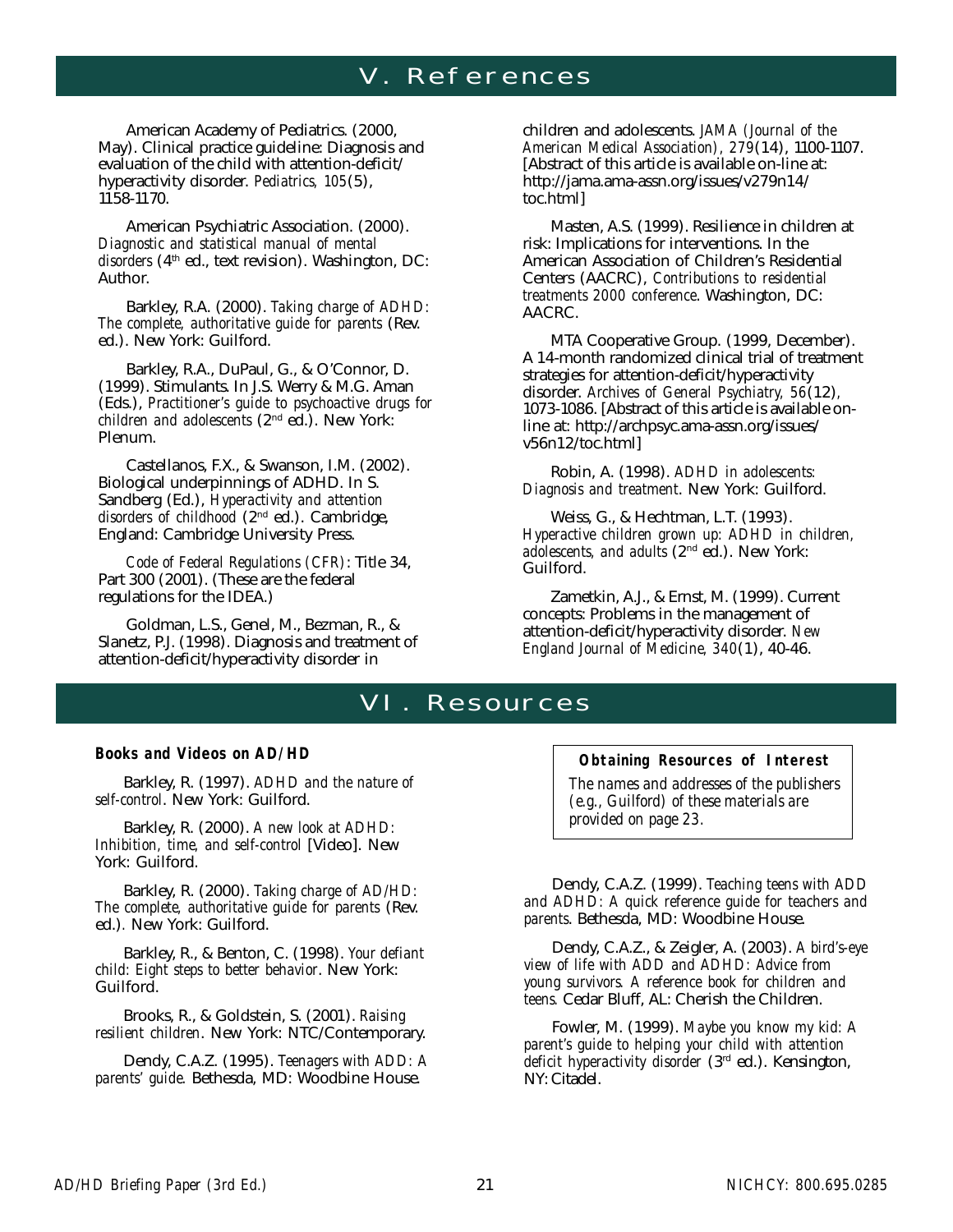Fowler, M. (2001). *Maybe you know my teen: A parent's guide to helping your adolescent with attention deficit hyperactivity disorder*. New York: Broadway Books.

Hallowell, E.M., & Ratey, J.J. (1995). *Driven to distraction: Recognizing and coping with attention deficit disorder from childhood through adulthood*. New York: Simon & Schuster.

National Institute of Mental Health. (2000). *NIMH research on treatment for attention deficit hyperactivity disorder: The Multimodal Treatment Study—Questions and answers* [On-line]. Available: www.nimh.nih.gov/childhp/mtaqa.cfm

National Institutes of Health. (1998). Diagnosis and treatment of attention deficit hyperactivity disorder. *NIH Consensus Statement, 16*(2), 1-37 [On-line]. Available: odp.od.nih.gov/ consensus/cons/110/110\_statement.htm

Power, T.J., Karustis, J.L., & Habboushe, D.F. (2001). *Homework success for children with ADHD: A family-school intervention program*. New York: Guilford.

Rief, S. (2003). *ADHD & LD: Powerful teaching strategies & accommodations* [Video]. Available: www.sandrarief.com

Reiff, M.I., & Tippins, S. (Eds.). (2004). *ADHD: A complete and authoritative guide*. Elk Grove Village, IL: American Academy of Pediatrics.

U.S. Department of Education. (2003). *Identifying and treating attention deficit hyperactivity disorder: A resource for school and home* [Online]. Available: www.ed.gov/teachers/needs/ speced/adhd/adhd-resource-pt1.doc

Weingartner, P.L. (1999). *ADHD handbook for families: A guide to communicating with professionals*. Washington, DC: Child Welfare League of America.

Wilens, T. (2004). *Straight talk about psychiatric medications for kids*. (Rev. ed.). New York: Guilford.

Wodrich, D.L. (2000). *Attention deficit hyperactivity disorder: What every parent wants to know* (2nd ed.). Baltimore, MD: Paul H. Brookes.

Zentall, S., & Goldstein, S. (1999). *Seven steps to homework success*. Plantation, FL: Speciality Press.

#### **Resources on Conditions That Can Co-Occur with AD/HD**

Barkley, R.A. (1997). *Managing the defiant child: A guide to parent training* [Video, with companion manual]. New York: Guilford.

Dacey, J.S. & Fiore, L.B. (2002). *Your anxious child: How parents and teachers can relieve anxiety in children*. San Francisco: Jossey-Bass.

Green, R. (1999). *The explosive child: A new approach for understanding and parenting easily frustrated, chronically inflexible children*. New York: HarperCollins.

Koplewicz, H.S. (1997). *It's nobody's fault: New hope and help for difficult children and their parents*. New York: Times Books.

Manassis, K. (1996). *Keys to parenting your anxious child*. Hauppauge, NY: Barrons Educational Series.

Papolos, D.F., & Papolos, J. (2000). *The bipolar child: The definitive and reassuring guide to childhood's most misunderstood disorder*. New York: Broadway Books.

Rapee, R.M., Spence, S., Cobham, V., & Wignall, A. (2000). *Helping your anxious child: A step-by-step guide for parents*. Oakland, CA: New Harbinger.

Riley, D.A. (1997). *The defiant child: A parent's guide to oppositional defiant disorder*. Dallas, TX: Taylor.

Riley, D.A. (2001). *The depressed child: A parent's guide for rescuing kids*. Dallas, TX: Taylor.

### **Organizations**

**CHADD (Children and Adults with Attention-Deficit/Hyperactivity Disorder)**, 8181 Professional Place, Suite 150, Landover, MD 20785. Phone: 800.233.4050; 301.306.7070. Web: www.chadd.org

**Learning Disabilities Association (LDA)**, 4156 Library Road, Pittsburgh, PA 15234-1349. Phone: 412.341.1515. Web: www.ldaamerica.org

**Attention Deficit Disorder Association (ADDA)**, P.O. Box 543, Pottstown, PA 19464. Phone: 484.945.2101 (to leave a message). Web: www.add.org

**Parents Anonymous, Inc.**, 675 W. Foothill Boulevard., Suite 220, Claremont, CA 91711. Phone: 909.621.6184. Web: www.parentsanonymous.org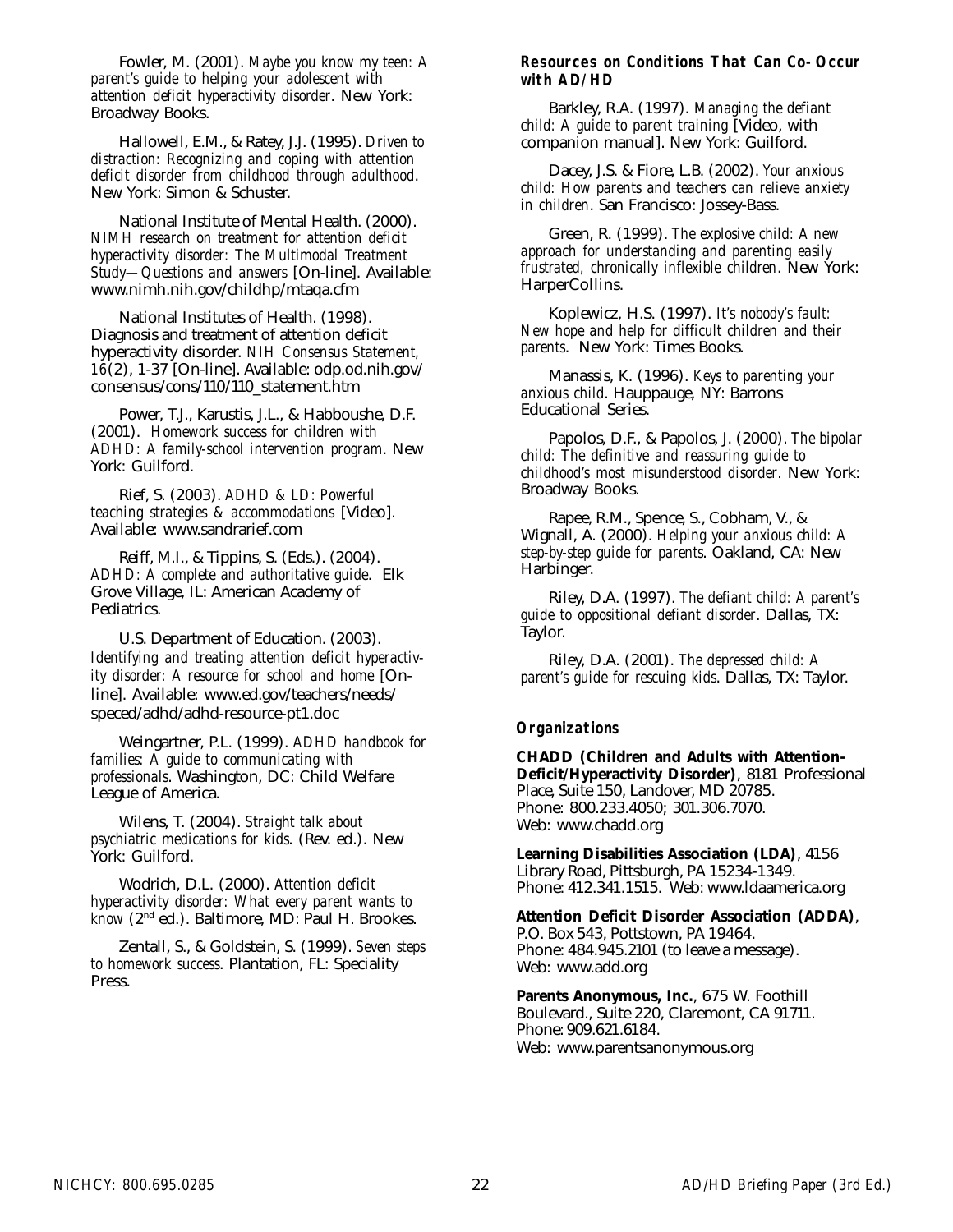# VII. Publishers

**American Association of Children's Residential Centers (AACRC)**, 51 Monroe Place, Suite 1603, Rockville, MD 20850. Phone: 301.738.6460. Web: www.aacrc-dc.org

**American Psychiatric Publishing**, 1400 K Street, N.W., Washington, DC 20005. Phone: 800.368.5777; 202.682.6262. Web: www.appi.org

**Barrons Educational Series, Inc.**, 250 Wireless Boulevard, Hauppauge, NY 11788. Phone: 800.645.3476. Web: barronseduc.com/

**Broadway Books**: The resources that list "Broadway" as publisher are available through your local booksellers or booksellers on-line such as amazon.com. To help readers identify either a local or on-line bookseller, Broadway Books (through Random House) provides this address: www.randomhouse.com/backyard/ order.html

**Cambridge University Press**, The Edinburgh Building, Shaftesbury Road, Cambridge, England CB2 2RU. Web: www.uk.cambridge.org

**Child Welfare League of America**, 440 First Street NW, Third Floor, Washington, DC 20001-2085. Phone: 202.638.2952. Web: www.cwla.org/pubs/

**Citadel Books**, contact Kensington Publishing Corporation, Dept. CO, 850 Third Avenue, New York, NY 10022. Phone: 877.422.3665. Web: www.kensingtonbooks.com

**Guilford Press,** 72 Spring Street, New York, NY 10012. Phone: 800.365.7006. Web: www.guilford.com

**HarperCollins**, 10 East 53rd Street, New York, NY 10022. Phone: 800.331.3761; 212.207.7000. Web: www.harpercollins.com

**Jossey-Bass**, Customer Care Center, 10475 Crosspoint Boulevard, Indianapolis, IN 46256. Phone: 877.762.2974. Web: www.josseybass.com/

**New Harbinger Publications**, 5674 Shattuck Avenue, Oakland, CA 94609-1662. Phone: 800.748.6273; 510.652.0215. Web: www.newharbinger.com/

**NTC/Contemporary Books**, contact Resilience Partners, 230 South 500 East, Suite 100, Salt Lake City, UT 84102. Phone: 801.532.1484. Web: www.raisingresilientkids.com/index.html

**Paul H. Brookes Publishing Company**, P.O. Box 10624, Baltimore, MD 21285-0624. Phone: 800.638.3775. Web: www.brookespublishing.com

**Plenum Publishing**, contact Kluwer Academic Publishers, Order Department, P.O. Box 358, Accord Station, Hingham, MA 02018-0358. Phone: 781.871.6600. Web: www.wkap.nl/kaphtml.htm/HOMEPAGE

**Simon & Schuster,** 100 Front Street, Riverside, NJ 08075. Phone: 800.223.2336. Web: www.simonsays.com

**Speciality Press** (now ADD WareHouse), 300 N.W. 70th Avenue, Suite 102, Plantation, FL 33317. Phone: 800.233.9273. Web: www.addwarehouse.com

**Taylor Publishing Company**: The resources that list "Taylor" as publisher are available through your local booksellers or booksellers on-line such as amazon.com.

**Times Books,** see Broadway Books.

**Woodbine House**, 6510 Bells Mill Road, Bethesda, MD 20817. Phone: 800.843.7323; 301.897.3570. Web: www.woodbinehouse.com

# **Free Information!**

For free information about a variety of disorders, including AD/HD, anxiety, conduct disorders, bipolar disorder, oppositional defiant disorder, and depression visit these Web sites or contact the organizations directly:

*Center for the Advancement of Children's Mental Health*, Division of Child and Adolescent Psychiatry, Columbia University, 1051 Riverside Drive, New York, NY 10032. Phone: 212.543.5334. Web: www.kidsmentalhealth.org

*National Alliance for the Mentally Ill* (NAMI), Colonial Place Three, 2107 Wilson Blvd., Suite 300, Arlington, VA 22201. Phone: 800.950.6264; 703.516.7227 (TTY). Web: www.nami.org

*National Institute on Mental Health* (NIMH), Office of Communications, 6001 Executive Boulevard, Room 8184, MSC 9663, Bethesda, MD 20892-9663. Phone: 866.615.6464; 301.443.4513; 301.443.8431 (TTY). Web: www.nimh.nih.gov/publicat/index.cfm

*National Mental Health Association Resource Center,* 2001 N. Beauregard Street, 12th Floor, Alexandria, VA 22311. Phone: 800.969.6642; 800.433.5959 (TTY). Web: www.nmha.org

*National Mental Health Information Center*, P.O. Box 42557, Washington, DC 20015. Phone: 800.789.2647; 866.889.2647 (TTY) or 301.443.9006 (TTY). Web: www.mentalhealth.org